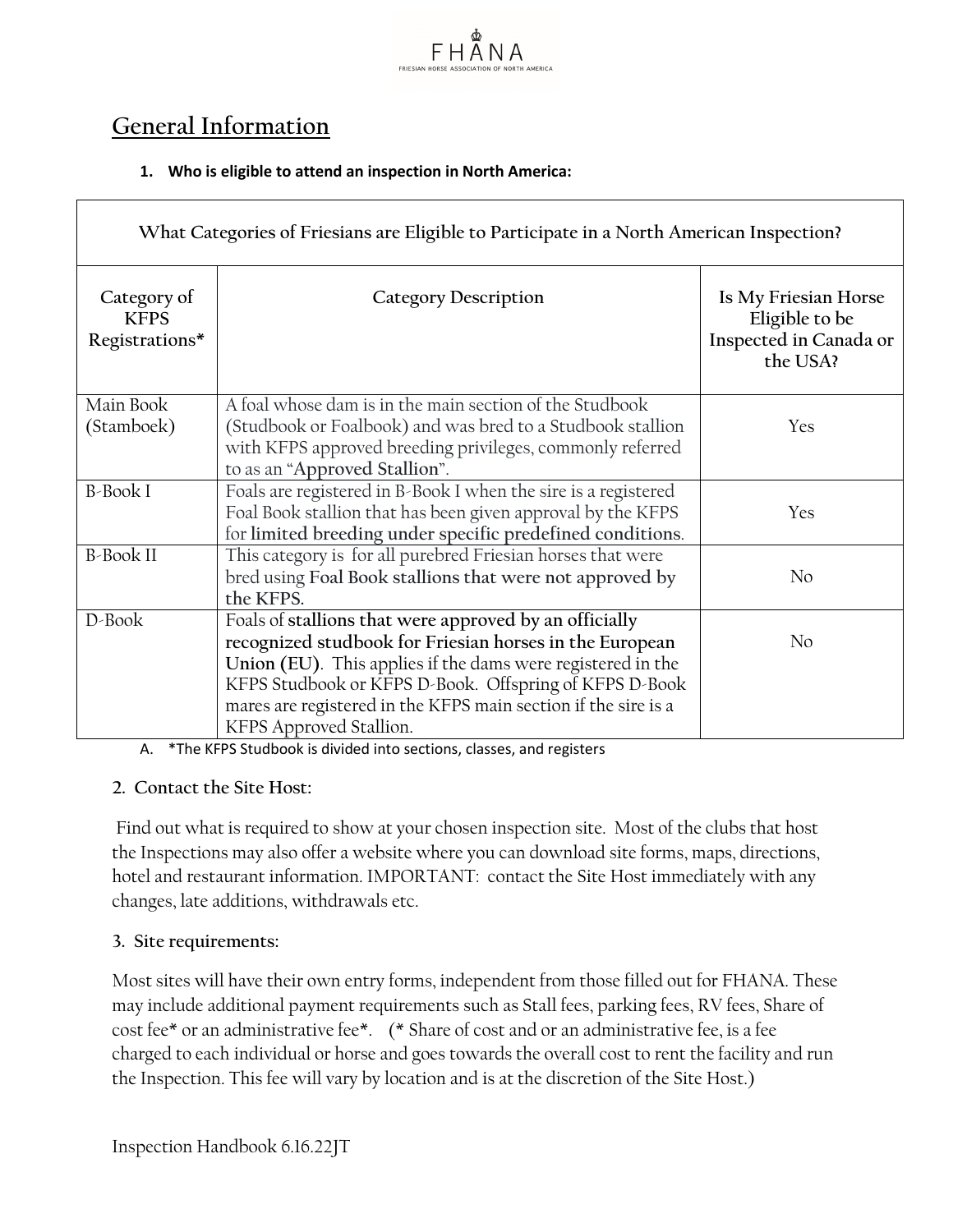# **4. Veterinary site requirements:**

All sites require a mandatory Coggins test report for all horses 6 months and older. Many sites will also require a veterinary health certificate. Both are required for any horse crossing states lines, and an International health certificate and Coggins are required for any horses coming to and from Canada. (Coggins tests are good for six to twelve months, depending on the state. Check with the inspection Site Hosts and or your veterinarian as to requirements for your state and any state you may be traveling to. Health certificates are good for only 30 days). All certificates and or/test results must be turned in to the Site Host prior to the inspection**. Horses arriving without the required documents will not be permitted to remain at the inspection site and will not be allowed to participate in the inspection.** 

FHANA

### *\*\*Prior to the inspection all foals are required to have been micro chipped.*

- **5. Suggested questions to ask Site Host if not already provided:**
	- -Do you have a deadline for site forms, site payments etc.?
	- -What time does the inspection start?
	- -What time should I arrive?
	- -What are the Facility Amenities? i.e. stalls, bedding, wash racks, RV hook ups.
	- -If I'm arriving the day prior is there a night watchmen/or volunteer staying at the facility?
	- -Will there be a check in booth and or club booth/information booth during the show?
	- -Will the Site Host and organizing volunteers be wearing identifying items?
	- -Can I have the cell phone numbers of the major organizers, in case of an emergency?
	- -Is there a professional photographer and /or videographer?

#### **6. What do I need to bring?**

- A. Your foal's original temporary registration paper (blue paper) and/ or your adult horse's laminated registration paper, your original Coggins report and/or health certificate (local equine transportation laws apply).
- B. For stalls, you can plan to bring stall cleaning equipment, water buckets and feed. A hammer or tool to remove any nails left on stall walls from previous shows. While the Site Host may do a safety check of all stalls, sometimes a nail can be missed, and it is your responsibility to make sure the stall walls are safe for your horse.
- C. Show tack (see tack requirements below).
- **7. Clothing suggestions and requirements:**
	- A. Show Clothing for the Inspection- If you choose to run or handle your own horse, it is traditional for the handler to wear white pants, white shirt and a tie; assistants/handlers should also wear white; white clothing is traditional and considered respectful to the Judges. If you cannot wear white, neat clean conservative clothing is acceptable. Owners will be asked into the ring to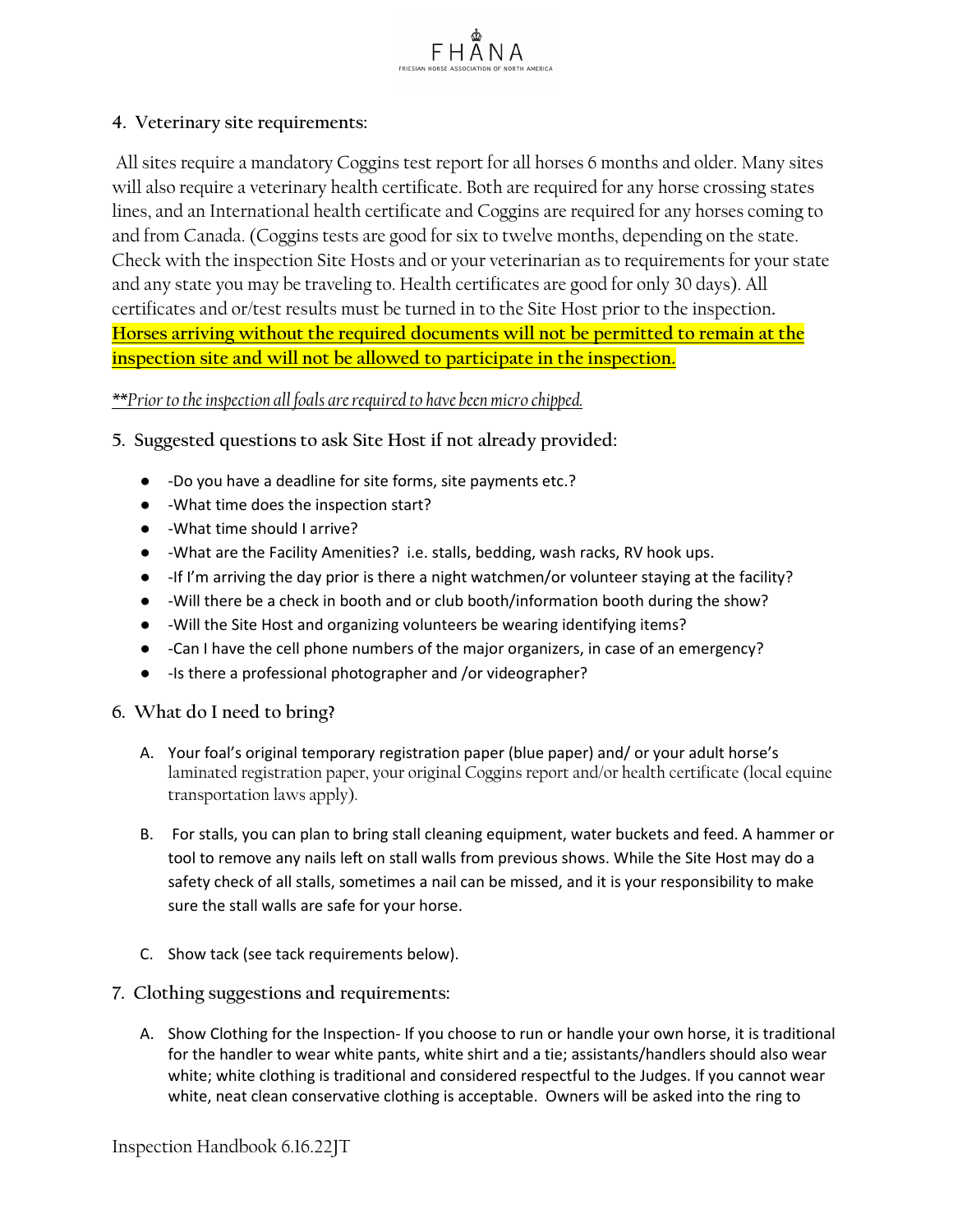

accept awards and get their photos taken. Bear this in mind when choosing an outfit. In many cases, there are more horses than handlers in a class. In that event, you or someone you designate will need to be able to lead your horse around the arena at the walk. This may be required at the start and end of a class before the final placings are made. Your horse is being judged at this time! Be sure to have an able-bodied person available to do this that is wearing shoes suitable for handling horses.

- B. Show clothing for the ridden IBOP test: National Level Dressage attire is appropriate.
- C. Show clothing for driven IBOP tests: Drivers should adhere to the general rules of carriage pleasure driving in North America. Conservative driving attire is preferred for the driving test, including an apron and gloves. This means men should wear a jacket and tie, driving apron or lap robe, helmet or hat, and gloves (preferably brown). Women should wear long sleeve blouse or jacket, driving apron or lap robe, helmet or hat, and gloves. Gaudy or revealing clothing is not appropriate.
- D. **ASTM/SEI Safety certified helmets are mandatory for riders, carriage drivers and passengers**
- **8. Tack requirements:**
	- A. Horses 3+ or older are required to be shown in a headstall and bit (a white headstall is traditional) bits can be snaffle bit with a French link or Mullen mouthpiece. Headstall should be accompanied by a matching lead. Optional lead items are a stud chain, V chain or in hand attachment. Foals should be shown in a halter (white is traditional) dams of foals presented, may be shown in a headstall like the above mentioned, or halter. Yearlings can be shown in a halter; two-year-olds may be shown in a halter or the above-mentioned headstall.
	- B. **Not Allowed**; Bits cannot have a curb mouthpiece, shanks or curb straps. Headstalls should not have reins or cavessons.
- **9. Pre- Inspection medical information:**
	- A. Sick horse: **A sick horse should not be brought to an inspection site.** If you plan on bringing a horse that has a minor illness or injury that is not contagious, please ask the Site Host if you can bring the horse, if you provide a report from your veterinarian stating that your animal is not in any way contagious and that showing it is not detrimental to its health. If you arrive with an ill animal that the site manager has any concerns about, they may choose to move your horse away from the other animals. They may ask you to have the animal examined by the on-call veterinarian (at your expense) or may ask you to leave the inspection site.
	- B. Scarred horse: If your horse has scars or blemishes, something they were not born with, ( i.e. surgical scars, white hair growth on injection sites etc.) have written veterinary proof of the circumstances, so that the Judges don't count it against the horse as a birth defect, conformation defect, etc. Bring this proof to the arena with your papers.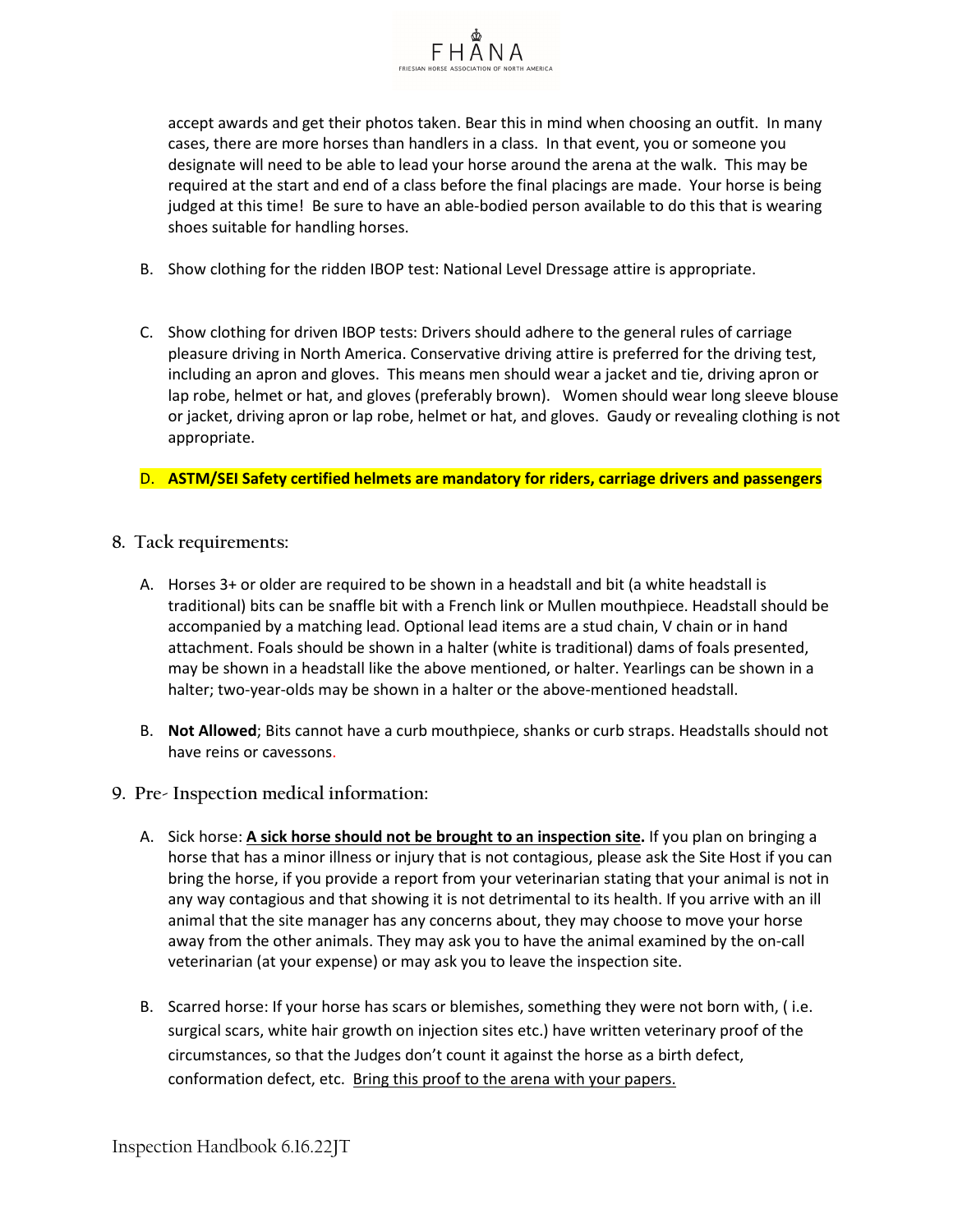

- C. Lame horse: If your foal or horse is lame on inspection day, you should not show it. Lame horses will not be accepted into the studbook and this fact will be printed on their papers.
- *D.* Sites will be randomly chosen for drug testing. FHANA will acquire a veterinarian to randomly sample Champion or Reserve Champions at the undisclosed site. A FHANA representative will be available to supervise the test and randomly draw the horses to be tested. The veterinarian will draw a blood sample from the randomly chosen horse; the sample will then be shipped to the USEF laboratory for testing. A sample will ONLY be taken from your horse if they are awarded Champion or Reserve Champion in their respective class. By signing the liability and drug testing waiver form with your entry, you are authorizing FHANA and the appointed veterinarian to draw blood from your horse to be sampled. *If you refuse to sign the liability and drug waiver form, you will not be allowed to participate in the Inspection.*
- **10. Pre- Inspection shoeing information**:
	- A. Horses age two years and older may be presented with all four shoes or barefoot.
	- B. With shoes: only standard horseshoes may be used. Maximum thickness of the shoes is limited to 8mm (5/16 of an inch), and width of the shoe is limited to 25 mm (1 inch). No wedges, pads, corrective, or other additions to the shoes are allowed. Judges may exclude horses presented with shoes that are not in compliance with these rules or allow the horses to be presented only after the shoes are removed. Excessive foot length may also result in exclusion.
	- C. Without shoes/barefoot: hooves should be in good health and evenly trimmed.
- **11. Pre- Inspection grooming information:**
	- A. The black color and the long hair on fetlocks, mane and tail are characteristics of the breed: horses should be shown close to natural with free flowing untrimmed/uncut manes and tails.
	- B. Allowable clipping: a bridle path of 2cm or 0.75 of an inch, at the location of the bridle's crown.
	- C. Allowable grooming: you may use show sheen, hoof blacking or hoof oil.
	- D. Not permitted: dyeing or the use of black sprays, hair sprays or any other methods to make the coat, fetlock hair and mane or tail hair look blacker. Also not permitted is the addition of hair or other materials to the tail or mane (extensions), long bridle paths, glitter, trimmed manes or trimmed hair at the base of the tail.
	- E. KFPS grooming rules. Exhibitors are not to clip the inside of the horse's ears. (You may gently squeeze the edges of the ear together, trimming only the protruding hairs and edges.) The whiskers around the horse's eyes are not to be cut or trimmed. The muzzle whiskers are to be trimmed no shorter than a length of 2 cm or 0.75 of an inch. **If you do not follow this rule, your horse will be excused from participating in the inspection. If this does occur, no refunds will be issued.**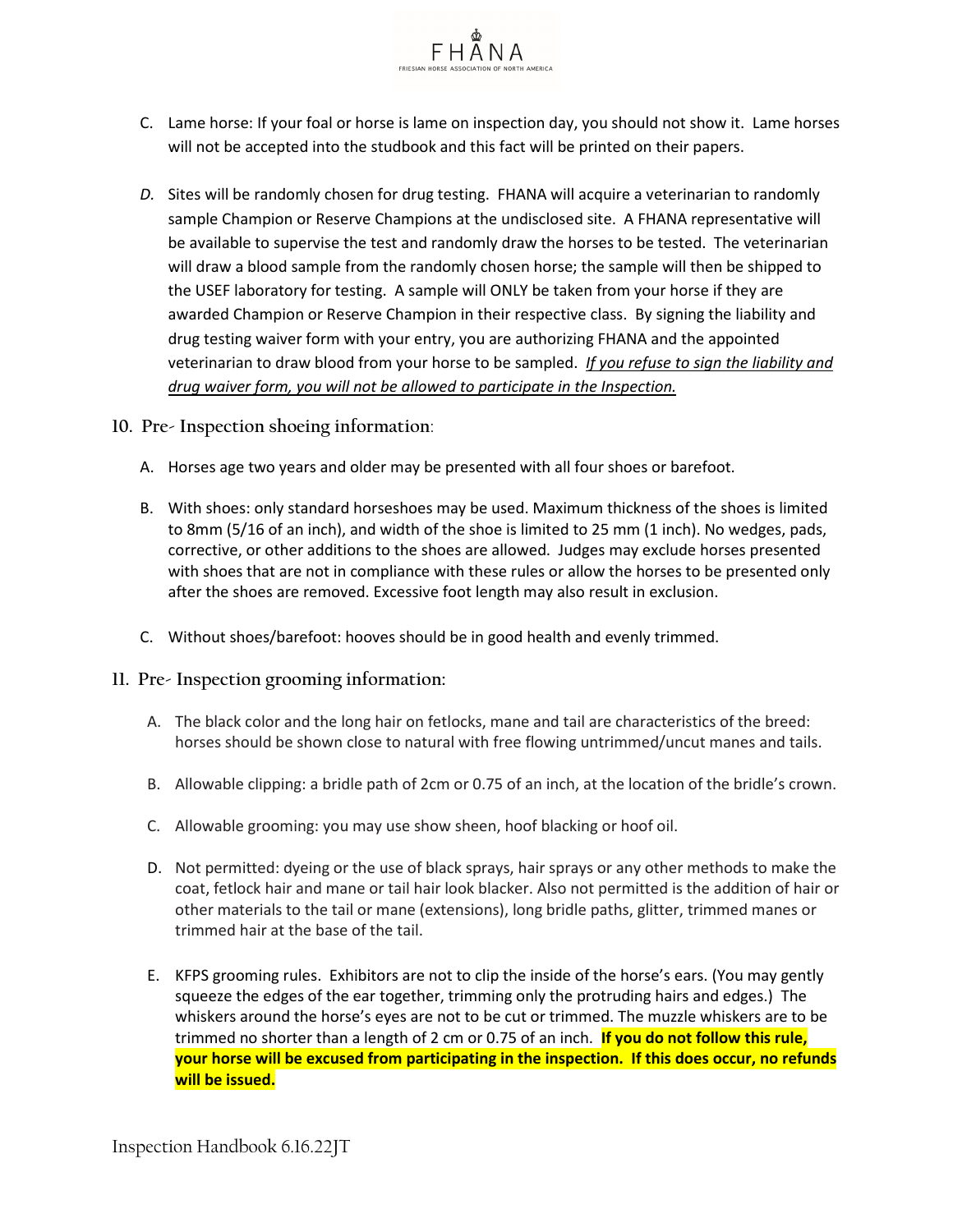



- **12. Pre- Inspection Training information:**
	- A. Other than foals, horses should stand quietly and walk and trot in hand obediently. The horse should show a good walk and trot in hand. A disobedient horse is a danger to the handler and difficult to evaluate for the Judges. High marks cannot be given if the horse does not walk (jigs) or if they continually break into the canter.
	- B. Horses 2+ years should be comfortable with the use of a bit with a lead and chain\*. (\*See tack requirements).
	- C. Horses are shown on a triangle (see Appendix A) in the walk and the trot only, no canter. They are shown going to the right with the handlers on the left side or the outside of the horse. It is a good idea to get your horse used to having someone on the outside.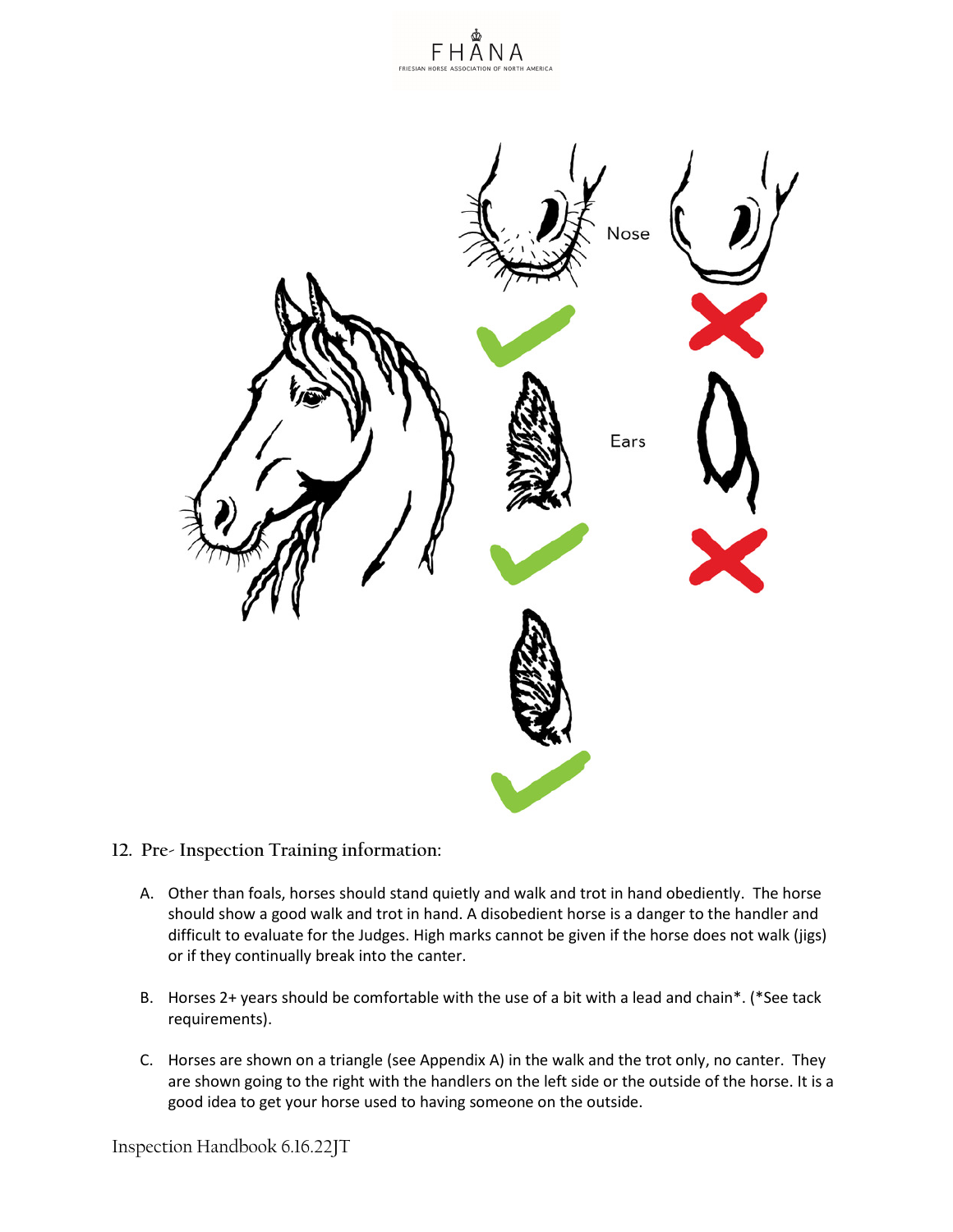- D. Proper body conditioning is important to have and will produce the best results.
- E. Horses in the categories for 1 and 2-year-old stallions need to be conditioned and halter trained. Follow the recommendations above.

FHANA

# **13. Arriving at the site:**

Upon arrival find Site Host, inspection office, or a volunteer and gather the following information if not provided ahead of time:

-Ask where to park and unload.

-Ask where your horse's stalls are located.

-Ask where you're to park your trailer after unloading.

-Ask where to go once your horses are settled to check in, get your bridle tags, and find out the order of "go" ( you should ask what the planned order of "go" is, if that information has not previously been provided to you). Commonly the show will start with the older stallions as the Judges may want to look at a stallion a second time at the end of the show day, or it may start with IBOPS. The Judges can change the order of "go" from how it is listed in the program at any time, so an organizer cannot commit to a set time for your horse. It is always best to arrive in the morning prior to the Inspection start. If you have extra time, ask the Site Host if you can help.

**14. Site Safety:** 

- A. Each site will have their own list of safety rules and requirements you must follow.
- B. Even if you are performing an IBOP, never lunge, ride, or drive your horse at the inspection site without asking the Site Host for permission.
- C. If the site does not have your name and information on your stall door(s) it is suggested you write your name and cell number on a piece of paper and post it on your stall, so if anything happens with your horses, someone can contact you immediately.
- D. All foals should be kept on leads until their turn in the arena.
- **15. Rules and Conduct- General:**
	- A. All participants are required to sign/acknowledge the FHANA code of conduct as part of their application. Each site will have posted or noted safety rules and requirements you must follow.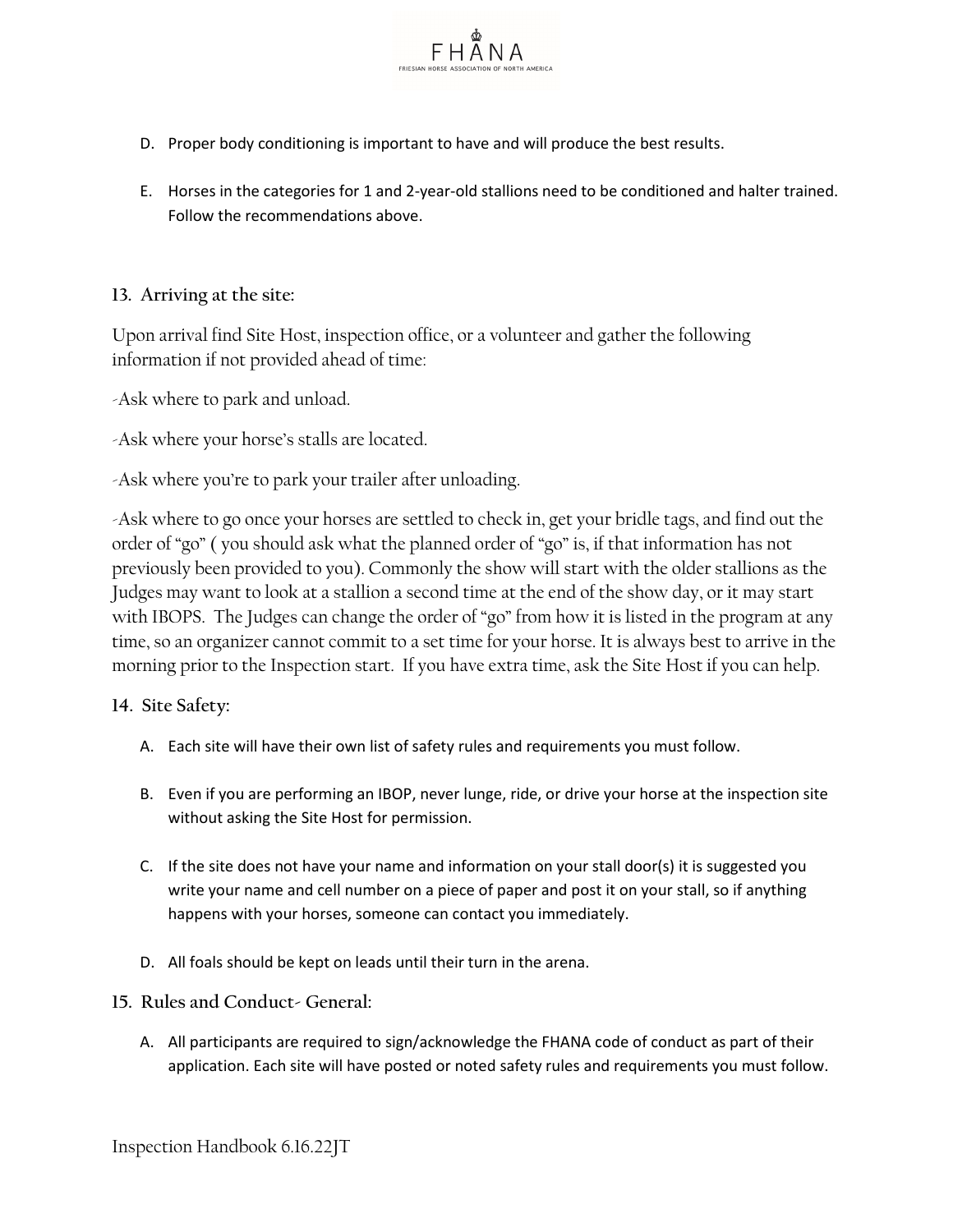

 $F H \overline{A} N A$ 

- C. The site host is the FHANA representative for the inspection and associated events. In most cases, they rely on volunteers to assist with most activities of the event along with the responsibility of the scheduling of the activities, and wanton disregard of the site rules and facility rules will result in being evicted from the site. When such an incident occurs that requires eviction by the site host, the site host will document the incident and forward the details to the FHANA Board for action
- D. No one is allowed in the arena during the inspection. NO owners, friends, non -official photographers or videographers or any other non- essential persons may be in the ring during the inspection. Exceptions: Owners choosing to show their own horse for any part of the inspection process. Handlers may enter to catch/ lead horses. The Judges may invite owners into the ring to speak to them and/or for them to accept awards. Site volunteers may go in and out during the course of their Inspection job, and the official site photographer and or/ videographer may be in the ring.
- E. Inspection sites are open to the public in all cases. As a general guideline, photographers might be arranged by the chapter and consideration should be given to that approved and arranged photographer. However, should any participant desire to have their own photographer, the site host shall make the applicable accommodations to support that photographer. That photographer shall be afforded the same respect as the official photographer and follow the same rules regarding photographers.
- **16. Rules and conduct –Judges:**
	- A. The Site Host will designate a Judge's Liaison. The Judge's liaison or scribe is responsible for maintaining scores and documenting the winning horses per class and obtaining the judges scoring book at the end of the Inspection. The judge's liaison is stationed at the table with the judges or with the announcer within the judging area.
	- B. If, during the inspection period there is a requirement to interrupt the inspection for any reason, the Site Host or the liaison will relay the information to the judge(s) as applicable. Members should be aware that the site host or liaison could choose to wait to address the matter until lunch or during a break. It is the call of the Site Host.
	- C. The official judges are interested in meeting and interacting with our members. At any time during the inspection period (including breaks, lunch and general socializing) the members must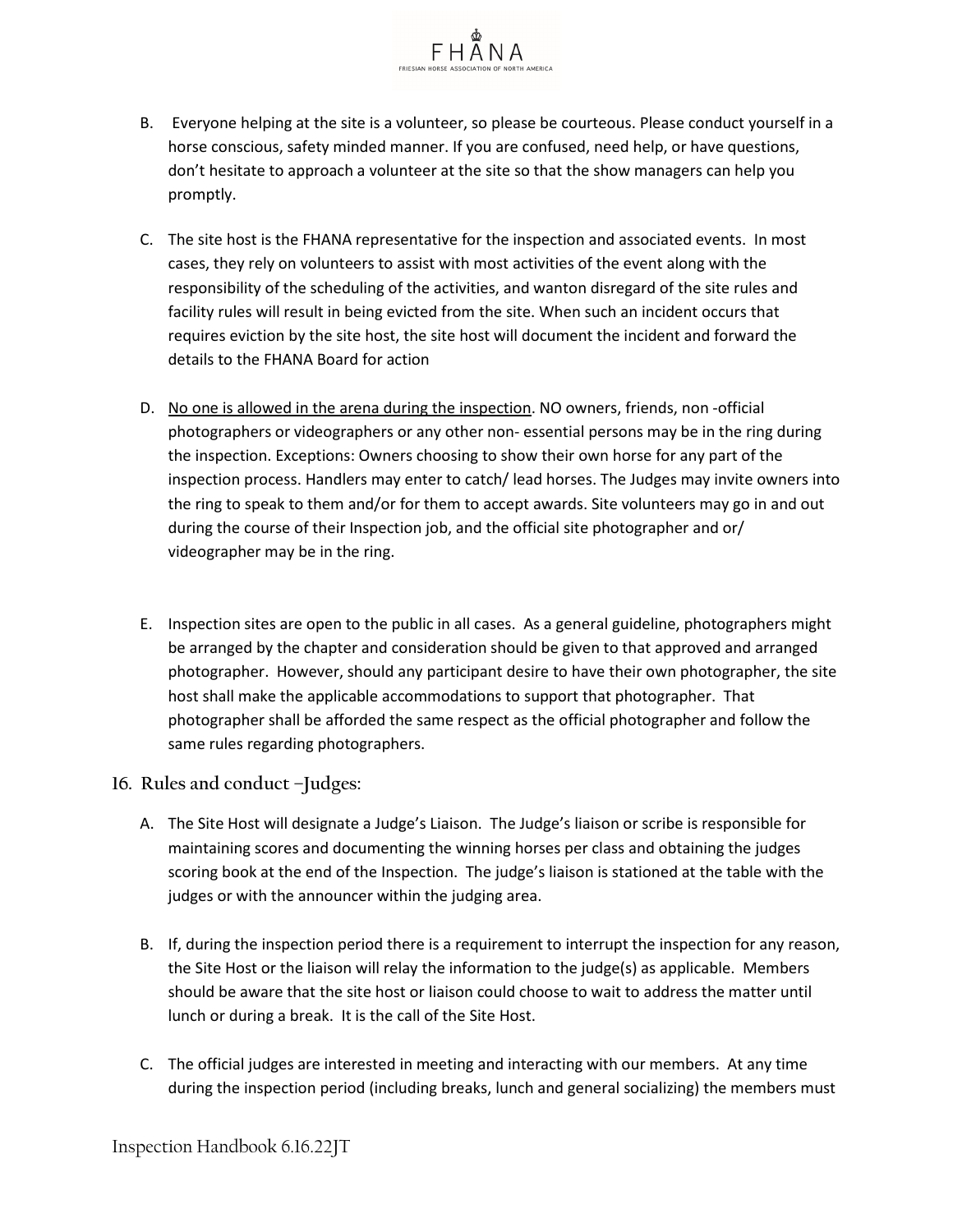

treat the judges with respect. Any member who displays a disrespectful and conflicting demeanor will be asked to leave the event. The site host will document circumstances of the incident/event and forward it to the FHANA Board.

D. Decisions and scores made by the judges are final. If time permits, the judges will have a question and answer session after the Keuring. The question and answer session are an open forum. Should there be questions regarding the evaluation of an individual participant(s) horse, these questions can be addressed at that time. Private meetings with the judges are not permitted unless the judge(s) initiate the request for such a meeting. Please see paragraph 16(c) regarding interaction with the judge(s).

### **17. The Inspection:**

#### **A. Measuring**:

-Prior to being judged, horses 3+ year old and older and repeats will be measured by the Judges on a flat surface. -You must bring your horse and the original laminated papers to the measuring area when prompted.

-Microchips will also be scanned at this time. Horses are measured prior to showing to determine if they qualify in their height for Studbook, Ster, etc.

1. Height Requirements (measured at the withers)

-Stallions:

1.58m (15.2 1/4hh) as 3 YO 1.60m (15.3hh) as 4+ YO

-Mares:

```
Studbook: 1.54m (15hh)
   Ster: 1.56m (15.1hh)
   Crown: 1.58m (15.2 1/4hh)
   Model: 1.60 (15.3hh)
-Geldings:
   Studbook: 1.54m (15hh)
   Ster: 1.58m (15.2 1/4hh)
```
### **B. Waiting Area/ Staging Area:**

-Most sites will have a waiting area where horses are queued awaiting their turn. -For safety reasons only persons handling horses should be in this area.

### **C. Registration papers**:

-Bring your original registration papers or foal paper to the staging area and measuring area.

-The handlers will take your papers when your horse enters the arena and give them to the Judges.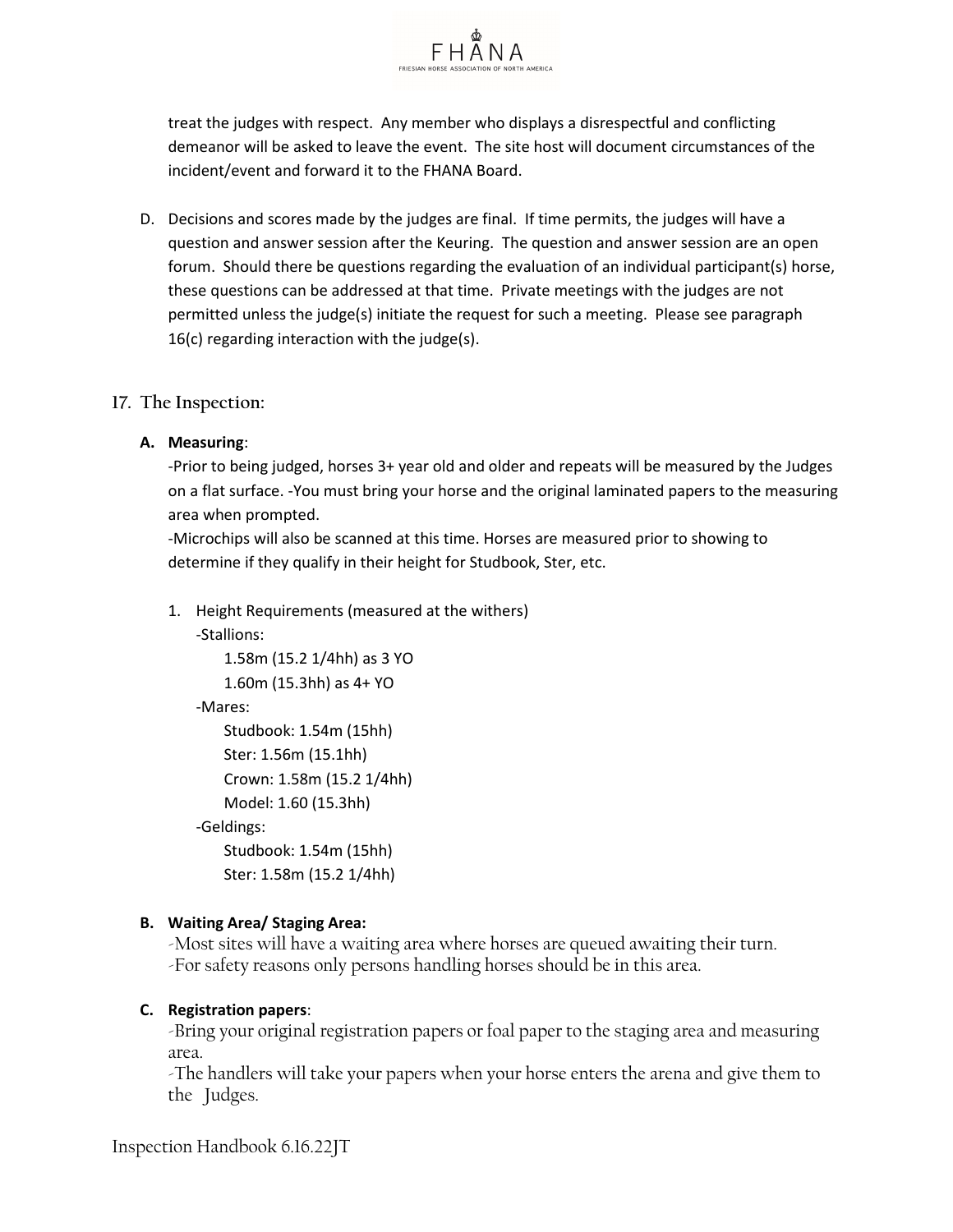

-Generally, NEW papers with inspection results will be returned in 30-60 days. If your horse received a new status (Ster, Crown, Model, etc.), you will be invoiced for the additional fee by FHANA and payment must be made prior to your papers being returned.

# **D. Microchip reading:**

Your horse(s) microchip will be read multiple times during the inspection process. The site host will announce the schedule that will include the times for the chip reading. It is not uncommon for the site host to read the chip and verify the registration papers upon arrival during the measuring of the participants by the judges and when the participant enters the judging ring.

If a horse's identity cannot be verified by the officials at the Inspection, the horse will be allowed to participate and receive comments in judging; however, the horse's results (premium and book) will be withheld. In addition, the horse will be disqualified from participating in any championship rounds. Once the DNA identity is confirmed the withheld results will be released in accordance with current FHANA policy.

#### **E. Your turn:**

-Please do not be tardy to the main arena or the staging area. Horses that arrive late can be skipped by the management or you may be placed at the end of the class. Follow the directions of the announcer, ring master or the entry gate volunteers.

### **F. General Rules-Main Arena**

-No dogs.

-No smoking.

-No riding or driving unless you are presenting for the IBOP.

-If participating in the IBOP test, please ask permission before using main arena.

-Horses being shown at liberty/loose must be on lead until they are asked to show.

-No Spectators unofficial photographers or videographers may be in the arena at any time. -Event staff may be in the arena.

-Handlers/Trainers must wait outside of the arena unless presenting/running a horse.

-Owners may only enter the arena by invitation from the designated judge or judge's liaison.

-Equestrian appropriate attire and footwear is required for anyone in a horse occupied area.

### **G. General Rules- Warm Up Arena/Area**

-No dogs.

-No smoking.

-Riding or driving allowed for IBOP participants only.

-Longing and groundwork/exercise privileges allowed for IBOP participants, only by permission of the site host.

-Helmets required for riding and driving IBOP participants during warming up.

-Only trainers/grooms/handlers may be in the arena.

-No loose horses including foals.

-Do not tie or leave horses unattended.

-Let others know if you are entering with a stallion or unruly horse.

-Safety first, always be aware of your surroundings and proximity to other horses and humans.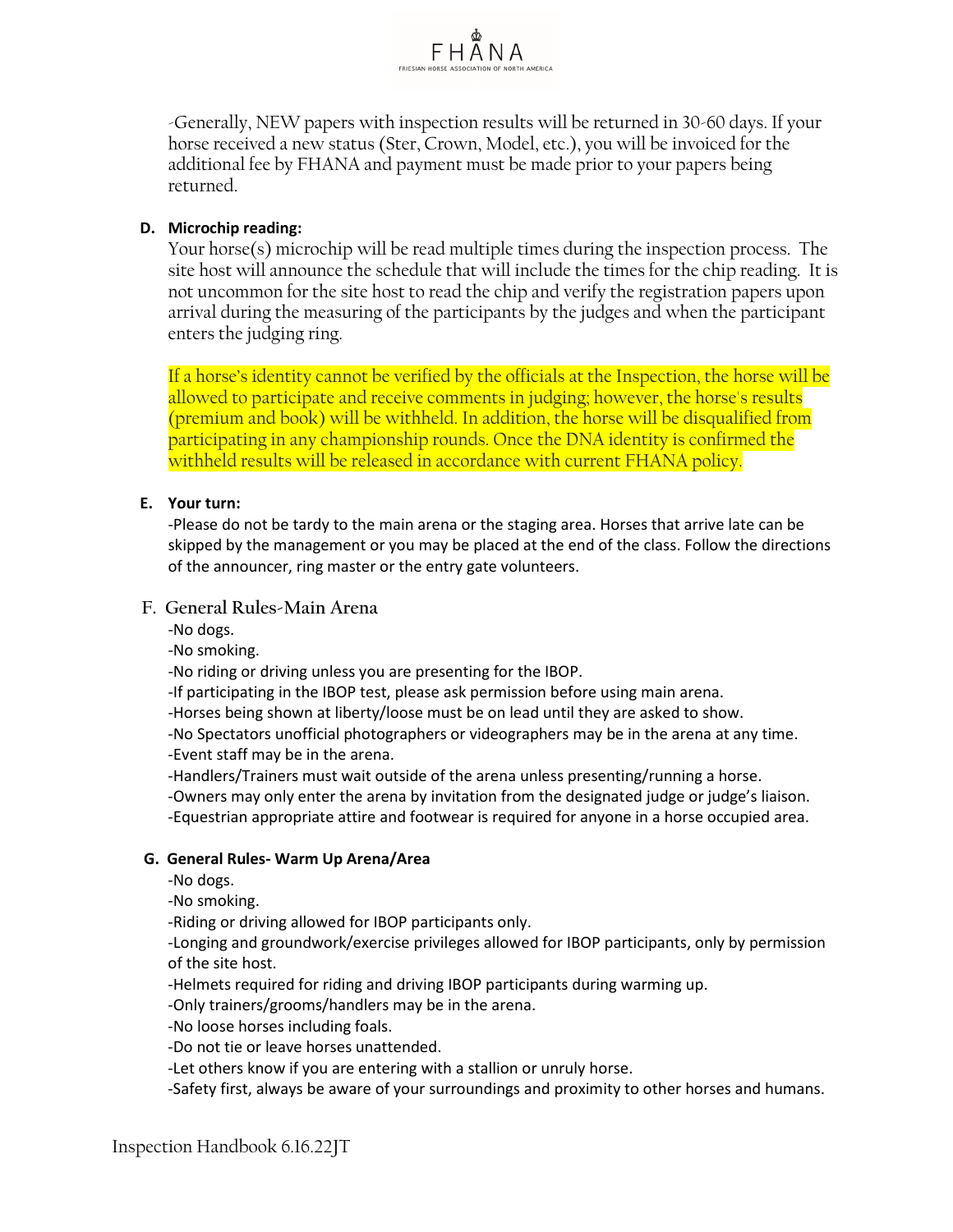

-Equestrian appropriate attire and footwear is required for anyone in a horse occupied area.

# **Showing Instructions by Category**

**SHOWING FOALS (foals are shown with their dam or a surrogate):**

- 1. All foals must be at least 6 weeks of age at the time of inspection.
- 2. After having the microchip scanned, take your original papers and your horse and hand them both to the handlers at the entry gate (unless, of course, you are doing it yourself or having a trainer run your horse)
- 3. Papers will be handed to the Judges. Your foal will then stand for them as they are examined, then the foal will be encouraged to walk and trot as the dam is walked and trotted on the triangle. Have handlers ready and on hand to catch the foal and take both horses from the ring when prompted. The Judges will speak about your foal and give you a ribbon and a card with some basic scoring.
- 4. At the end of the class the highest-ranking foals will be asked to come back in the ring for the determination of Champion and Reserve champion. No foal awarded less than a second premie can be considered for Champion or Reserve Champion.

### **SHOWING MARES OR GELDINGS**

- **1.** All horses in a class will enter the arena together to circle the arena at the walk. This is done by the owner, handler, or trainer of the horse. **(\*\*BE PREPARED TO WALK YOUR OWN HORSE\*\*) At** this time, the Judges are not judging your horse. This is to allow your horse to become relaxed and familiar with the arena.
- **2.** After having the microchip scanned take your original papers and your horse and hand them both to the handlers at the entry gate (unless, of course, you are doing it yourself or having a trainer run your horse)
- **3.** Papers will be handed to the Judges; your horse will then stand for them as they examine the horse and fill out a **linear score form**. \* The horse will then be walked and trotted on the large triangle. The Judges will be examining the horse's transitions in and out of the turns. When prompted, collect your horse at the out gate. Ribbons and comments will generally not yet be given until the end of the entire class.
- **4.** At the end of the viewing of the entire class, all horses being considered for a premium from that class are brought back into the ring together, at this point if you do not have a groom or handler you will have to lead your horse yourself. Often, the horses will circle the arena several times, during which they are still being judged. The Judges will then line the horses up and give out the premiums and ribbons. The top horses from the class will then be asked to stay in the ring and perhaps have another go around vying for the Champion and Reserve Champion. Depending on the number of horses entered. (classes may be combined by the Judges).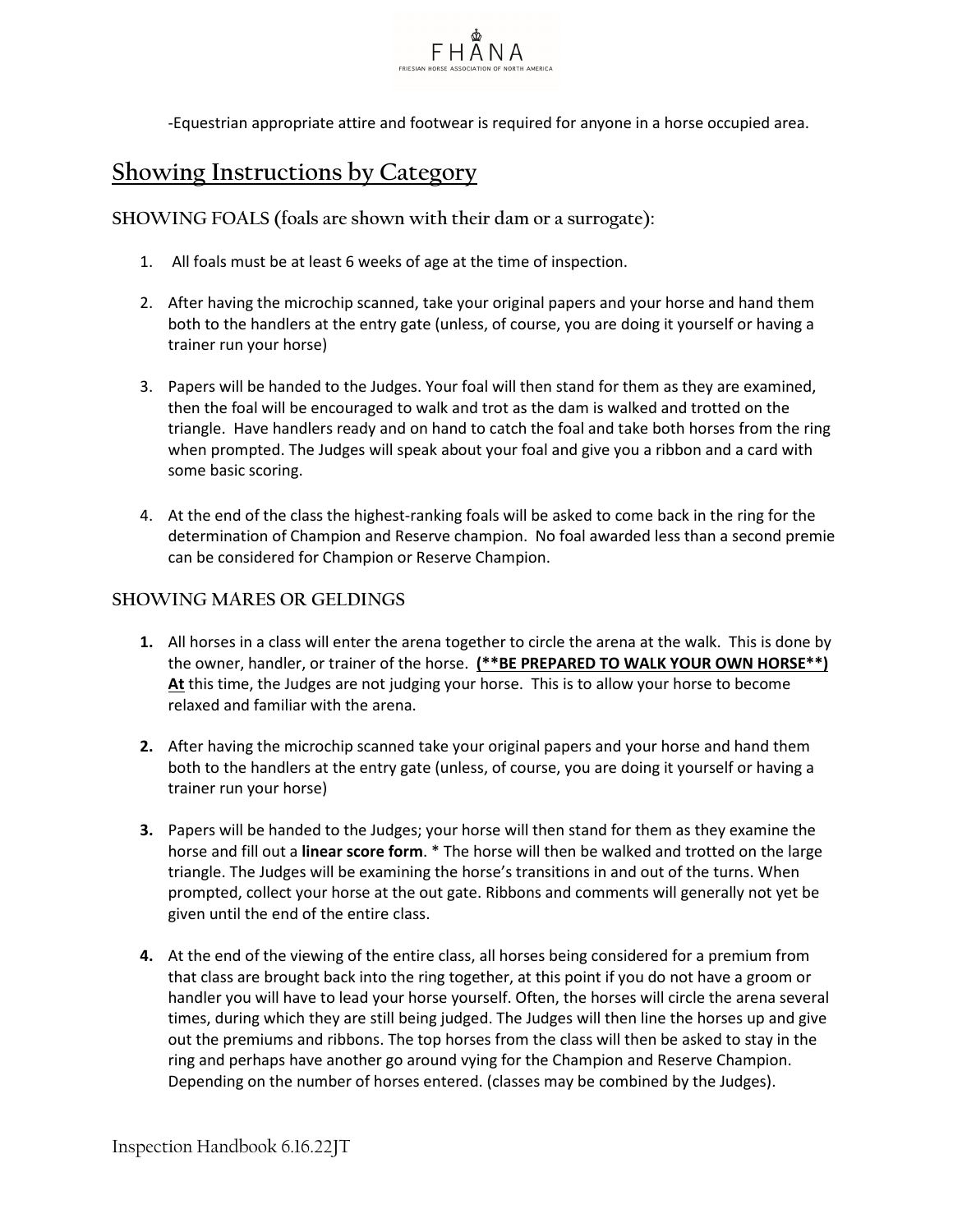\* **The linear score form (see Appendix D)** is a one-page form that the Judges use to determine the overall quality of the horse. This form is only filled out once, the first time a 3+ yr. old horse is shown for studbook. You will receive a copy when your papers are returned. If you would like to know what is on the form prior to the Inspection, a translated version can be downloaded at the FHANA website.

FHANA

# **SHOWING STALLIONS**

- **1.** All horses in a class will enter the arena together to circle the arena at the walk. This is done by the owner, handler, or trainer of the horse. **(\*\*BE PREPARED TO WALK YOUR OWN HORSE\*\*) At** this time, the Judges are not judging your horse. This is to allow your horse to become relaxed and familiar with the arena.
- **2.** After having the microchip scanned, take your original papers and your horse and hand them both to the handlers at the entry gate (unless, of course, you are doing it yourself or having a trainer run your horse)
- **3.** Papers will be handed to the Judges; your horse will then stand for them as they examine the horse and fill out a linear score form. \* Then the horse will be walked and trotted on the large triangle. The Judges will be examining the horse's transitions in and out of the turns. The Judges will give comments, and you may be asked to show your stallion again to the Judges at the end of the day, at which time he may be judged at **liberty**\*. Or they will tell you he is not selected for Ster or central proving, in which case you will not be showing your stallion again that day. When prompted collect your horse at the out gate.

\***Liberty Cage judging**: Some locations may have a special pen or box available to facilitate the judging of stallions at liberty.

### **BEST OF SHOW/GRAND CHAMPION**

At the end of the Inspection a "Best in Show" or Show Day Champion/Reserve Champion will be selected by the Judges from the highest ranked horses of the day. Those horses will be asked back into the arena and one grand champion /best of show and reserve champion will be selected and awarded. No horse awarded less than second premie can be considered for Show Day Champion or Reserve Champion.

# **AFTER THE INSPECTION**

- 1. All registration papers collected by the jury that require changes will be sent to the FHANA office by the Site Host.
- 2. All changes to the horse's records will be updated by the KFPS/FHANA and new papers will be sent to you. You can typically expect the papers to arrive in late October to early November.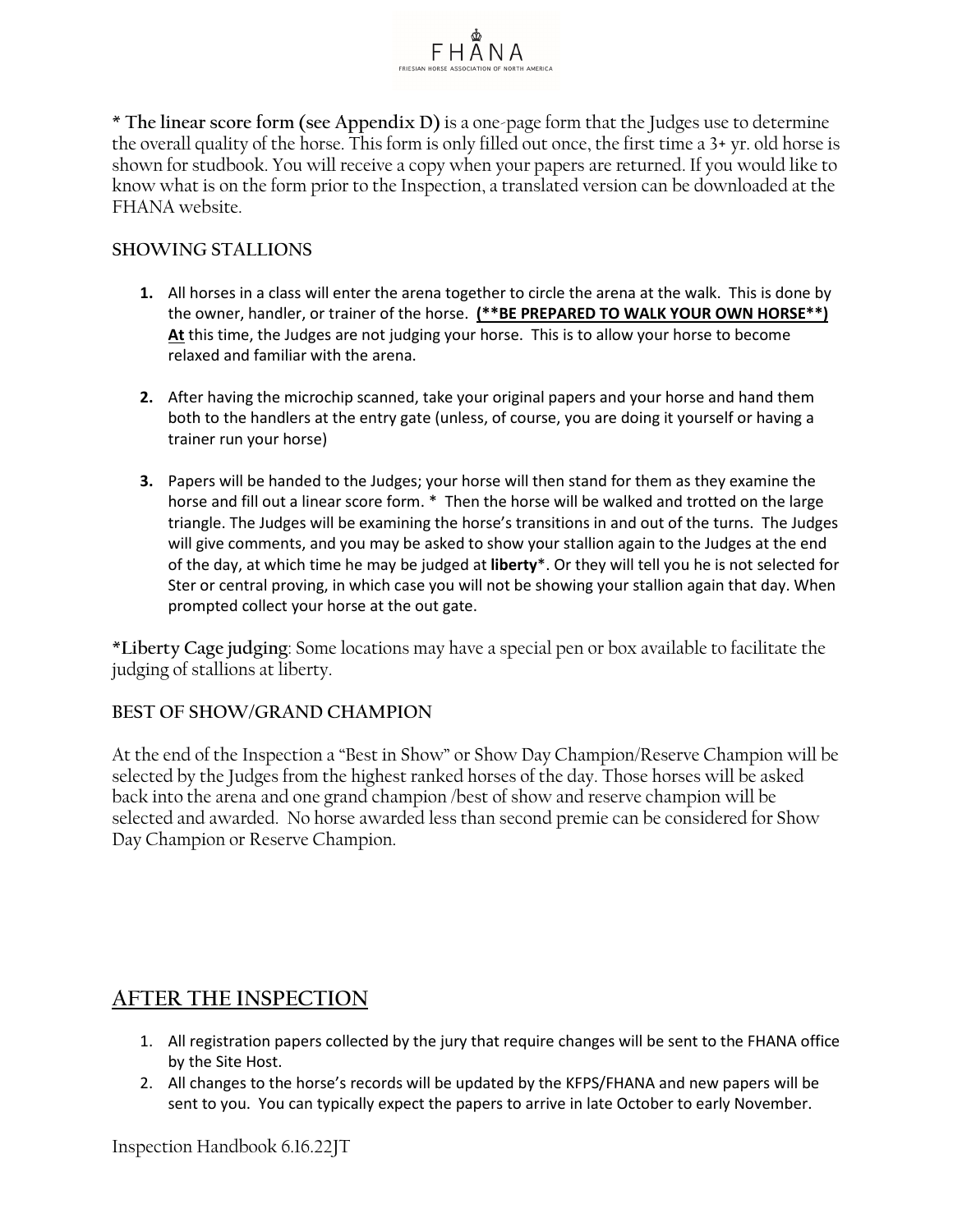

4. Linear score sheets will be distributed with your registration papers. Horses in Categories 5, 6, 12, and 17 will receive full linear score sheets.

# **Re-Inspections in North America**

FHANA members are eligible to bring their horse(s) to two types of re-inspections in North America. The first type of re-inspection is a Nakeuring or what is deemed a Post Inspection. The second type of re-inspection is a Herkeuring, a formal process to appeal the KFPS Judges original decision. For more information on Nakeurings or Herkeurings, please contact the FHANA Office. The below describes each type and details requirements for re-inspections:

**Nakeurings or Post Inspection** – This type of re-inspection is available at all FHANA Inspection Sites that can accommodate a late entry. To be eligible the horse must have been originally registered at an Inspection site, was scratched from judging (due to illness, injury, or other factors), the member paid the required fees, and is willing and able to travel to another Inspection site with their horse. It is important that members contact the FHANA Office as soon as possible in order to ensure all logistical requirements are addressed and that the site has the capacity to accommodate their horse

**Herkeurings or an Appeal of the KFPS Judges' Original Decision** – Herkeurings are available to members in North America at Mare Shows. This type of re-inspection allows the member to appeal the KFPS judges' original decision within the same calendar year**.** To be eligible for an appeal, the horse must have been judged by a KFPS jury, the FHANA member must submit the required appeal application to the KFPS through the FHANA Office, pay the required fees, and is willing and able to travel to a North American Mare Show. It is important that members contact the FHANA Office as soon possible of their interest in a Herkeuring to ensure all logistical requirements are addressed in an expeditious manner and that the site has the capacity to accommodate their horse.

### **Check List:**

- o Make sure all your contact Information, provided to FHANA and the Inspection site is current.
- o Complete and send in Inspection form prior to posted deadline.
- $\circ$  Get your foals microchipped and your Coggins and/or Health Certificates done prior to the inspection.
- o Check in with Site Host for additional fees and Heath Certificate and/or Coggins requirements.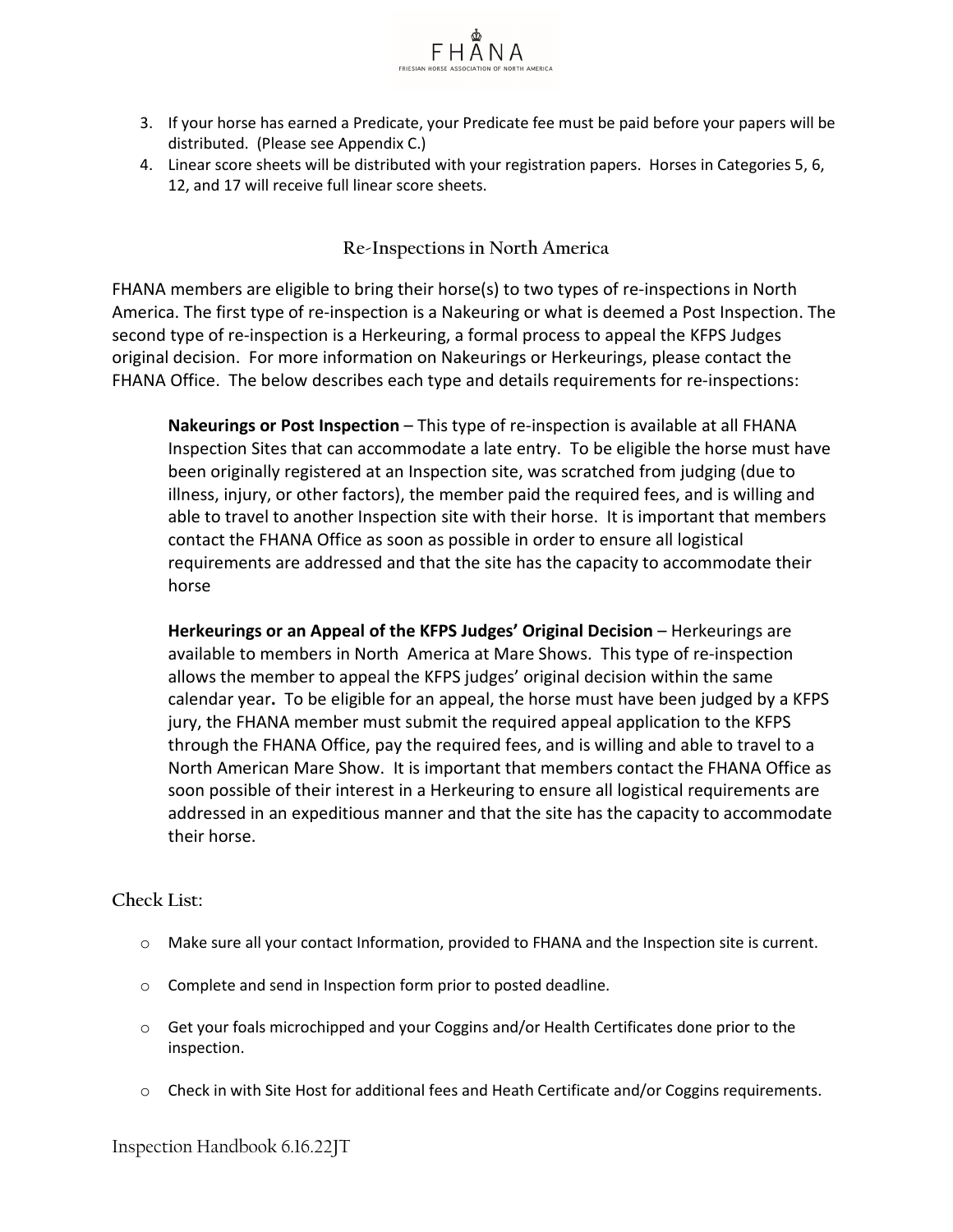

- $\circ$  One week prior to Inspection check in with Site Host, if you have not been previously notified, ask when you need to arrive.
- $\circ$  Bring temporary papers for foals and laminated registration papers for all horses entered.
- o Bring the Health Certificates and/ or Coggins as required by the Site.
- o Bring tack, clothing and grooming supplies.
- o Bring horse care items, feed, buckets, hose and stall cleaning supplies.
- o Check in with Site Host or barn manager when you arrive.
- $\circ$  Be flexible, order of 'go' can change at the Judge's discretion on short notice during the Inspection.
- $\circ$  The Judges, Site Host and volunteers, work hard to put on the inspections, please thank them.

# **IBOP**

### **SHOWING IBOPS**

Please refer to the FHANA website for IBOP ridden or driven tests: <https://fhana.com/sport/abfp-and-ibob-tests/>

All other Inspection and IBOP rules, regulations and Information can be found on the FHANA website.

**NEW FOR 2020** The results in ABFP and IBOP (Regulations ABFP, respectively IBOP) are contributory factors for awarding predicates. Furthermore, the results of aptitude (IBOP) tests will be added to the horse's predicate in the following way:

- i. 73 through to 76.5: A
- ii. 77 through to 81.5: AA
- iii. 82 and higher: AAA

### **GENERAL RULES FOR FRIESIAN HORSES SUITABILITY EXAMINATION (IBOP)**

### **Responsibility**

The IBOP is conducted by the Koninklijke Vereniging "Het Friesch Paarden-Stamboek" (KFPS).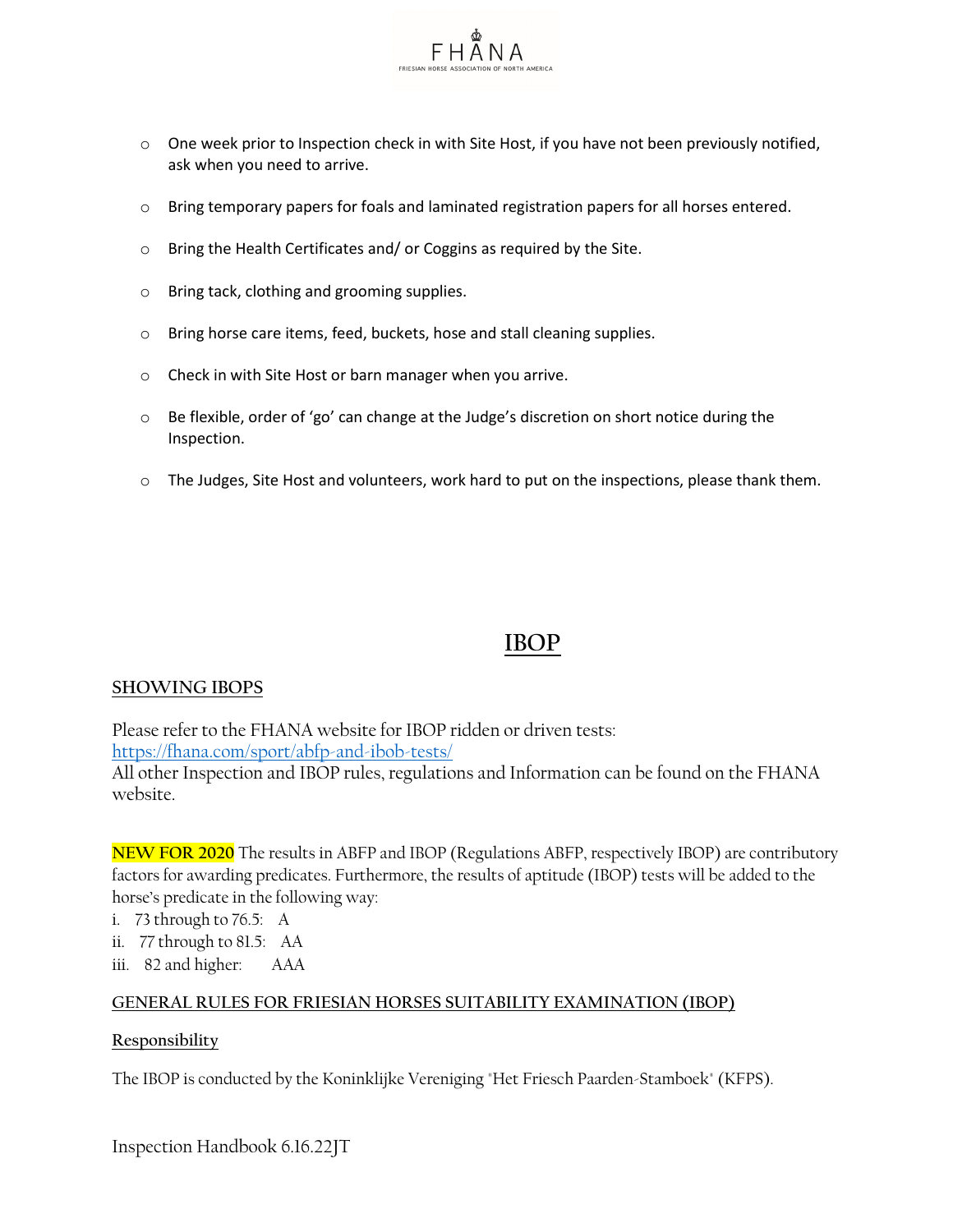

# **Purpose**

The purpose of this examination is to establish a horse's suitability for various uses and to do so with the greatest degree of objectivity. Every horse aged four or older can be presented for this examination (riding test, driving test or show driving test). Participation in more than one test on the same day is possible. Horses can be entered for the examination via the KFPS. The results of an IBOP test can be used for obtaining the star, crown or model titles (see the KFPS registration regulations).

# **Participation**

Regardless of IBOP discipline, a horse may participate in an IBOP no more than twice a year. This examination may be administered on the same day or on two different days. If the maximum two IBOP tests are being conducted on the same day, these will have to be in two different disciplines.

# **Presentation method**

All tests will be ridden/driven individually. After the completion of the IBOP riding test, the participants will return to the ring in groups of two or three. At the request of the jury, the participants can be asked to repeat one or more of the components. The tests as well as an explanation of the assessment criteria can be found in the most recent edition of the KFPS test booklet.

# **Training/basic condition**

The horse being presented can be excluded for reasons to be determined by the jury committee (illness, lameness, etc.). The examinations can also be terminated by the jury committee if, in its opinion, the horse is not being presented or ridden in an acceptable manner. The owner of the horse can determine whether he/she will present the horse him/herself or whether this task will be conducted by a third party. Changing riders for various tests is also permitted.

# **Members of the jury**

The jury consists of two qualified jury members who have been appointed by the KFPS.

### **Results of the examinations**

The jury will record its findings on a certificate. In addition to the scores, the committee shall also provide a brief explanation and any other significant information if necessary. To authenticate the certificate, the chairperson of the jury or another officer designated by the KFPS dates and signs it. The chairperson of the jury will notify the interested parties of the findings at the conclusion of the examinations. The interested parties will be sent the certificate after the test has been conducted. The findings will also be published in Phryso and on the KFPS website.

### **KEYS TO SCORES**

The suitability for dressage testing under saddle will be evaluated in accordance with the regulations and dressage testing book of the KNHS, but the various figures (0-10) used for scoring the various components listed under the evaluation headings can be described as follows: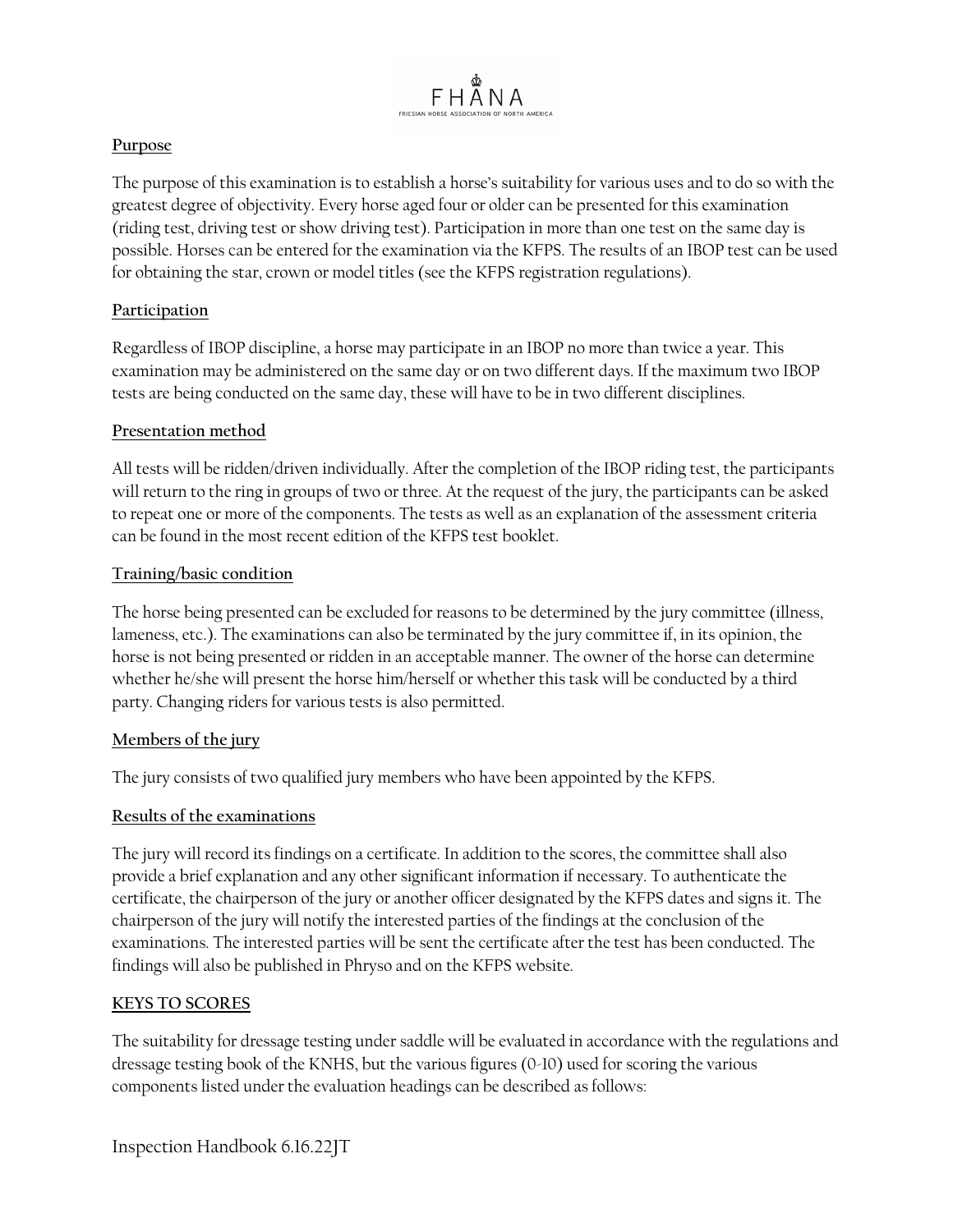| ⅏<br>FRIESIAN HORSE ASSOCIATION OF NORTH AMERICA                       |  |
|------------------------------------------------------------------------|--|
| 0 not performed                                                        |  |
| 1 very poor                                                            |  |
| 2 poor                                                                 |  |
| 3 fairly poor                                                          |  |
| 4 less than satisfactory                                               |  |
| 5 unsatisfactory                                                       |  |
| 6 satisfactory                                                         |  |
| 7 more than satisfactory                                               |  |
| 8 good                                                                 |  |
| 9 very good                                                            |  |
| 10 exemplary                                                           |  |
| The scores for each component shall be given in half and whole points. |  |

# **Explanation of Evaluation Criteria**

# **Walk:**

The walk is a marching gait with a four beat (four tempi). The four legs are alternately and individually lifted and put down, e.g. starting with the left hind leg: left hind, left front, right hind, right front, left hind, etc. The hind leg propels the front leg as it's being put down. The movement of the walk must flow through the whole body of the horse. The legs on the same lateral side form a clearly recognizable Vshape for a brief moment. In the IBOP tests only the medium walk is requested. The horse in medium walk moves lively and natural. It shows an active and calm image. The walk has regularity and is determined. The rider leads the horse in a continuous light bend at the pole. Characteristics: regularity, suppleness, ground coverage, activity, relaxation.

# **Trot (riding and driving tests):**

The trot is a gait with a two beat (two tempi). The horse moves forward by a succession of simultaneous lifting and lowering of a diagonal pair of legs (left front with right hind and right front with left hind), alternated with a moment of suspension, e.g. left front with right hind, suspension, right front with left hind, suspension, left front with right hind, etc. The trot is always free, active, and regular in the leg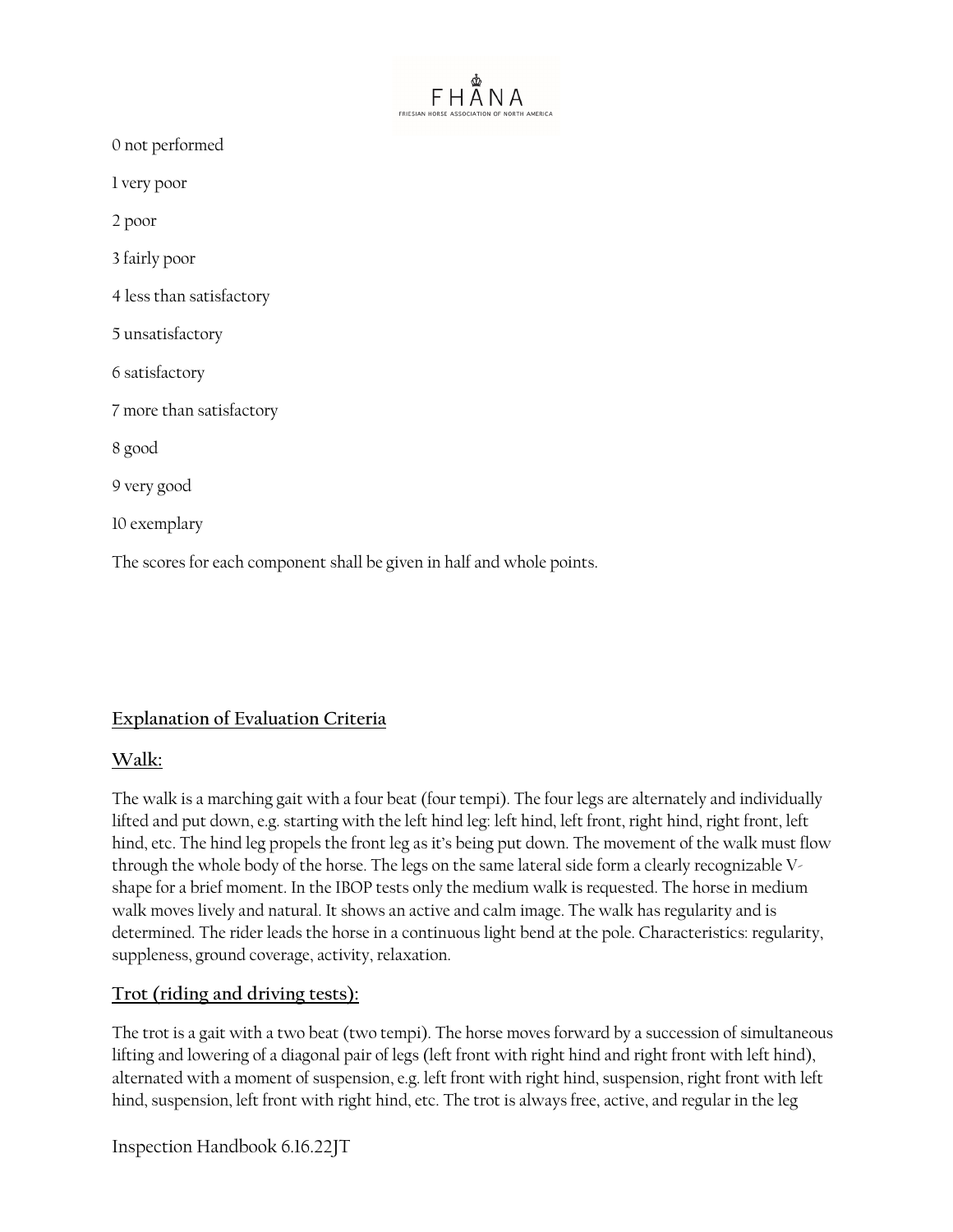

placement. In the IBOP riding and driving test the working trot and the medium trot are asked for. The trot in the IBOP show-driving test is described separately next. The working trot is a gait in between the collected and the medium trot. The horse needs to show itself in good balance. The horse is on the bit and moves forward with even and elastic strides, all the while with very active hindquarters. With active hindquarters we do not mean that the horse is ridden to or in collection but that it is ridden with sufficient impulsion, so that the hind end propels and carries. The medium trot is a gait in between the working trot and extended trot. The horse moves forward freely and extends the strides visibly with an even lengthening and a corresponding lengthening in the upper line. This lengthening comes from a clear impulsion with propelling power from the hindquarters. The rider allows the horse to lengthen the neck forward and downward and has the horse's head a bit more in front of the vertical than in the working trot. The strides remain regular and the movement is balanced and relaxed. The horse covers with its lengthened strides more ground but the speed with which it puts its feet down does not increase. Characteristics: regularity, looseness, suppleness, self-carriage, bend in the hock.

# **Trot (show-driving test):**

The trot is a gait with a two beat (two tempi). The horse moves forward by consecutively lifting and lowering a diagonal pair of legs (left front with right hind and right front with left hind), alternated with a moment of suspension. Example: left front with right hind, moment of suspension, right front with left hind, moment of suspension, left front with right hind, etc. The trot is always free, active, and regular in the leg placement. In the IBOP show-driving test the trot distinguishes itself from the trot in the riding and driving tests by much suspension, front legs that are well placed forward, high (knee) action of the front legs and hind legs, and hind legs that powerfully come under. With hind legs that powerfully come under the forehand of the horse becomes lighter, which makes it rise in the front. The trot is paired with a proud demeanor of the horse. Characteristics: compared to the riding and driving tests more and higher front and hind leg action, a long moment of suspension, and clear uphill movement.

# **Canter (riding test and driving test):**

The canter is a gait with a three beat (three tempi), with, e.g. in the left lead canter the following foot fall: right hind, diagonally right front with left hind, left front, moment of suspension, right hind, etc. The canter is always regular with cadenced strides and is shown with lightness and is started from the canter depart with conviction. The IBOP riding test only asks for the working canter and the medium canter (several strides). The working canter is a gait in between the collected and the medium canter. In this canter the horse is to show itself in good balance. While it's on the bit the horse moves forward with even, light, and cadenced strides. The hindquarters are active and propels and carries from sufficient impulsion. The medium canter is a gait in between the working canter and the extended canter. The horse moves freely forward and extends its strides visibly, with a medium extension and corresponding lengthening of the upper line. This extension is created by a clear impulsion from the hindquarters. The canter remains a pure three beat. The rider allows the horse that's on the bit to somewhat lengthen the neck forward and downward, with which the horse can have its head somewhat more in front of the vertical than in the working canter. Characteristics: regularity, looseness, natural balance, uphill stride, bend in the hock.

# **HSW: acceptance of the bit, self-carriage, flexibility:**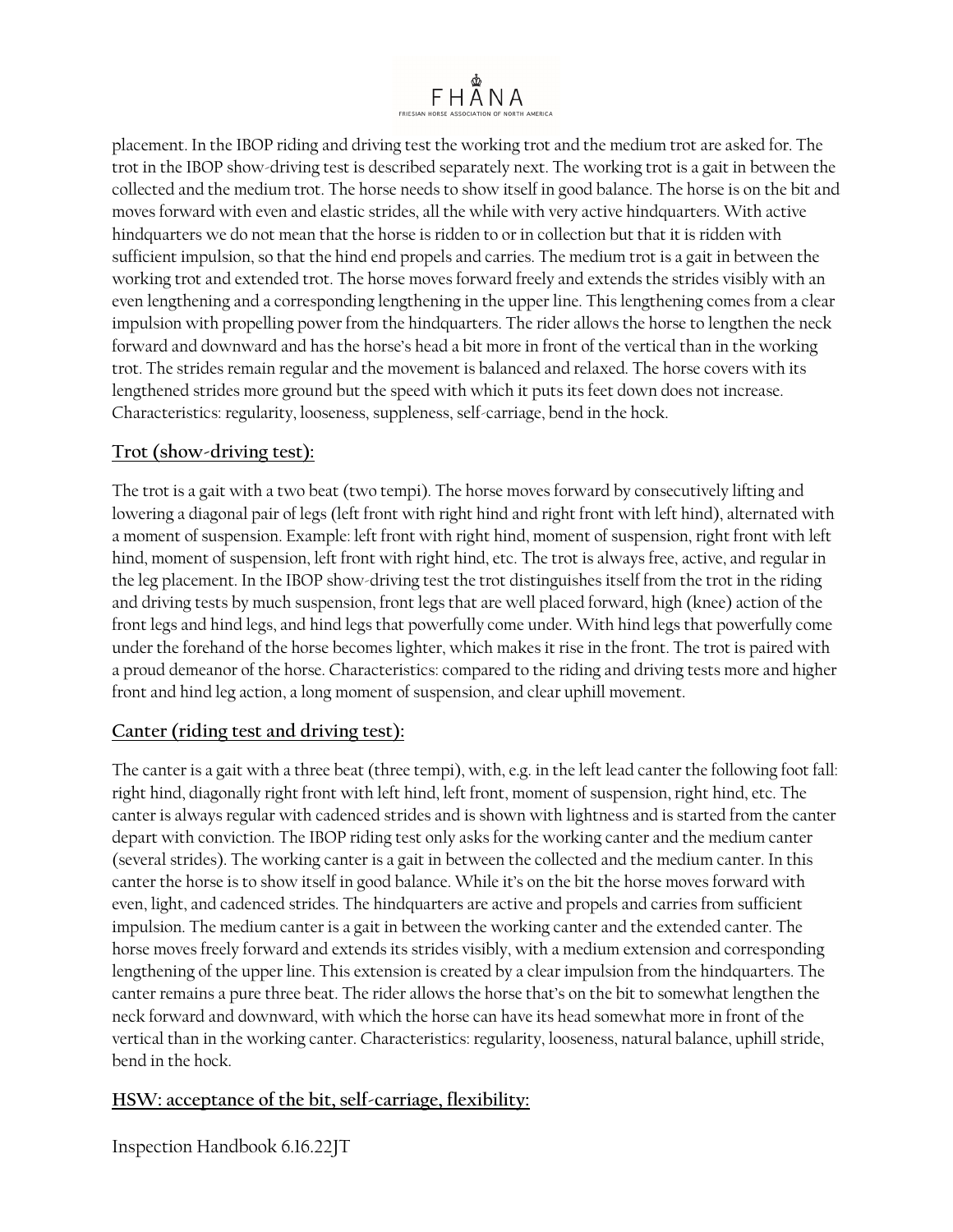

Acceptance of the bit: the degree to which the horse moves in the right frame looking at the head and neck position. Self- carriage: moving with the correct bend or straight line; position of the head compared to the horse's body. Flexibility: the ease with which the horse turns, looking at the degree of bend through the body and how the horse maintains suppleness, balance, and coordination in the requested moves.

# **Impulsion:**

This is the rider-induced (leg and seat aids) or the natural desire of the horse to move forward, be it always controlled by the rider. The rider has control over the horse's forwardness and determines to which degree the desire to go forward leads to a change in pace. The energy created in the hindquarters is controlled by the rider and is the basis for the horse's acceptance of the bit and frame. Characteristics: forward energy comes from the hindquarters and is transformed by the rider in a forward and upward direction and collection.

# **Transitions:**

Transitions are changes in gait to and from the halt, to and from walk, to and from trot, to and from canter, and to and from backing up. In addition, transitions are asked for within the same gait, e.g. in the trot to and from collected to working to medium to extended trot (changing pace). In the IBOP tests no backing up is asked for and no collected or extended gaits. As the training level of the horse increases the transitions and changes of pace need to be less progressive, be clearly visible, and executed at the requested location. In the IBOP tests the transitions are progressive and may have a longer introduction to the horse by the rider. There is a wider margin for the location where the transition or tempi change needs to be shown. The correct riding-technical basis is of the evaluation criterion of a transition. During a transition the horse remains relaxed, retains the rhythm of the gait until the moment of the transition, the horse needs to remain on the bit, with sufficient impulsion and the horse stays straight. Characteristics: preservation of impulsion in the transition, ridden from the hindquarters, horse remains on the bit.

# **Use of the hind legs Harness Horse:**

The use can be distinguished by action; the degree to which the horse brings the cannon bone of the hind legs up to horizontal, the degree to which the horse propels itself forward with its hind legs (impulsion) and places them forward, and the ground coverage in between take-off and landing with placement of the hind foot well past the print of the front foot. The hock has a strong bend as well as the pastern joint. The hindquarters are placed far under the body. Characteristics: impulsion, bend in the hock and pastern, reach far under the body, power. Ridden IBOP 6 of 6 Revised September 5, 2014

# **Use of the front legs Harness Horse:**

The use can be distinguished by action; this is the degree to which the horse brings the forearm to at least a horizontal angle through a strong bend in the knee and the degree to which the horse brings its front legs forward. Characteristics: forearm minimally on the horizontal, finishing off the movement so the front legs do not fall down but reach forward.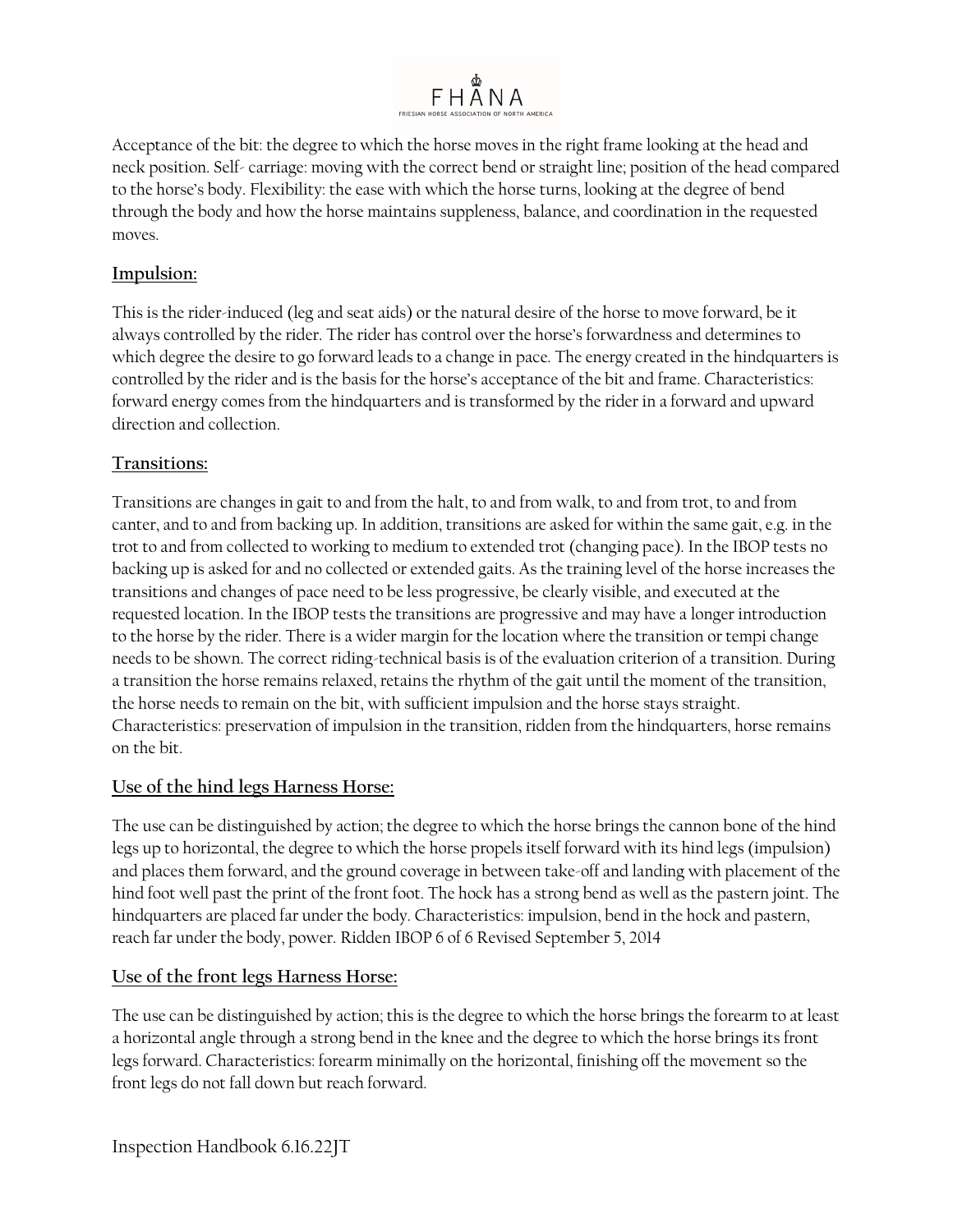

# **Suspension Harness Horse:**

The duration of the moment that the horse switches between the two diagonal leg pairs and the horse is not in contact with the ground is the moment of suspension. The moment of suspension is the length in movement and is not produced by the speed of the hind leg being moved but rather by delay and suspension. Characteristics: a hind leg that is well placed forward (so not a slow hind leg), good clearance from the ground.

# **Front Harness Horse:**

In trot the horse uses its head and neck to come to a proud uprightness. The neck is almost vertically placed from the chest, but with a large degree of bend in the pole so that the head and nose profile are carried on the vertical. Characteristics: shape of the neck, length of the neck, head and neck set, carriage of the head.

# **Self-Carriage Harness Horse:**

Uprightness in the way a horse carries itself as evaluated in trot, with the horse lowering its hindquarters (sitting in the back) and coming up in the front (rising in the front). The horse loosens up in the top line and retains its straightness. The overall image is clearly uphill. Characteristics: correct bend in the turns, withers higher than the croup by sitting in the back and rising in the front, relaxation of the top line.

### **Willingness to Work:**

The desire to perform and the unstoppable urge of a horse to optimally show itself in a relatively short period of time. Willingness to work must not be confused with wanting to run or speed but is much more a character trait of the horse. Characteristics: consistency in correct movement, retaining frame, front end action, continuing to perform during the testing.

# **Riding Attire and Tack Information**

**Attire:** Ridden IBOP-Standard National level dressage dress is required. A short riding coat of conservative color, with tie, choker or stock tie, white or light-colored breeches or jodhpurs, boots or jodhpur boots, and protective headgear\*. Gloves of conservative color are recommended.

# **\*FHANA has chosen to align with the United States Equestrian Federation's rules regarding protective headgear. Below is the related USEF Rule**

**Protective Headgear DR120.5**- At any time while mounted on the competition grounds, all riders under age 18, all riders while on horses competing in national level tests, all riders competing in Para-Equestrian tests, and all riders while on non-competing horses, must wear protective headgear as defined by this rule and otherwise in compliance with GR801. When a horse is competing in both national and FEI levels or tests (e.g. Fourth Level and PSG), the rider must wear protective headgear at all times when mounted on that horse on the competition grounds and during all tests. Any rider violating this rule at any time must immediately be prohibited from further riding until such headgear is properly in place. Any other exhibitor may wear protective headgear at any level of competition without penalty from the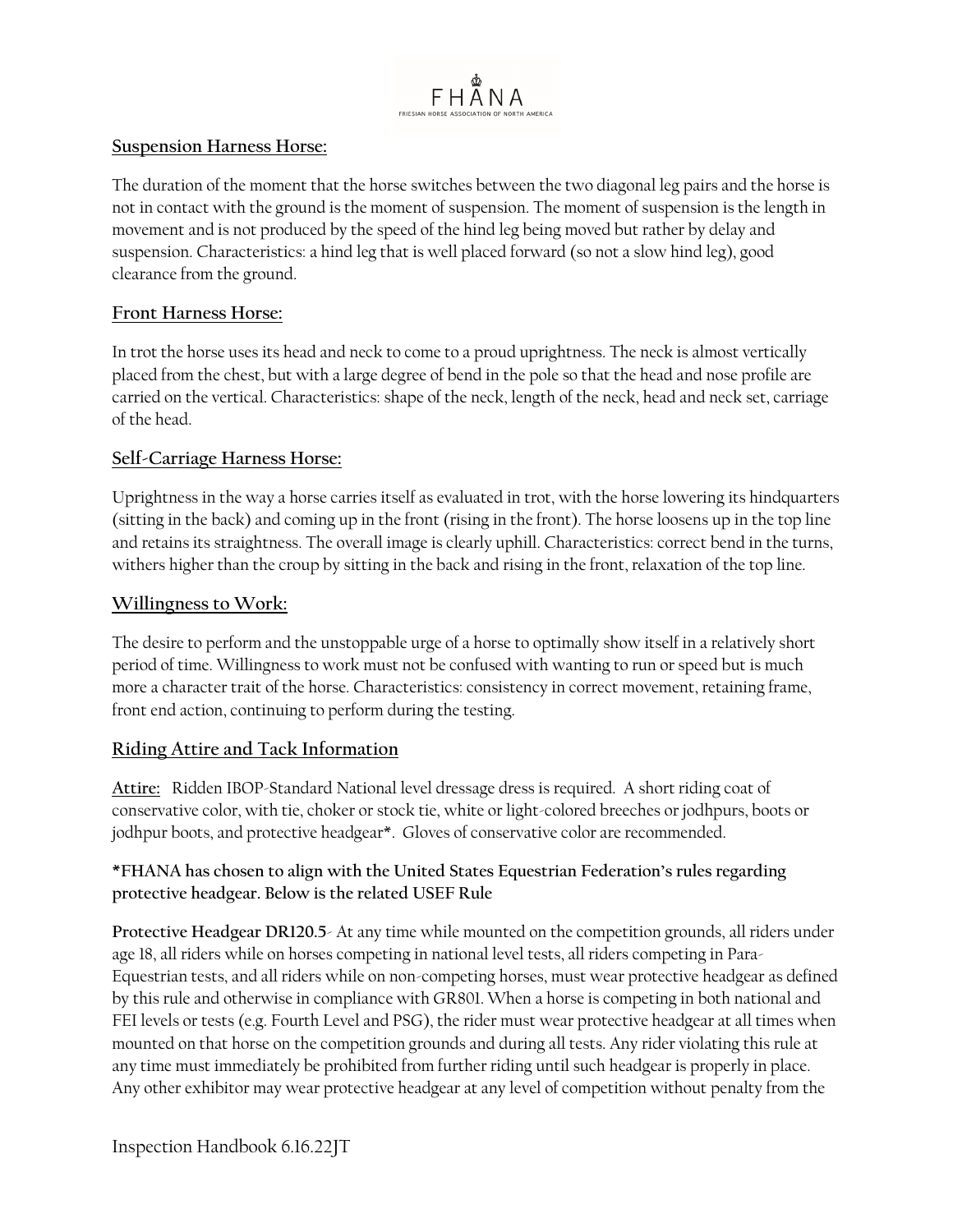# FHÅNA

judge. Protective headgear is defined as a riding helmet which meets or exceeds ASTM (American Society for Testing and Materials)/SEI (Safety Equipment Institute) standards for equestrian use and carries the SEI tag. The harness must be secured and properly fitted. Unless jackets are waived, while in the competition ring, exhibitors wearing protective headgear must wear a short, dark jacket, dark tail coat (only permitted for tests above Fourth Level), or Armed Services or police uniform (if eligible), dark hat covers (where applicable) and must otherwise conform to DR120 (see GR801).

**Tack:** Bridle and snaffle with drop nose band, English or combined nose band; single thick bit (metal or rubber); and single or double reins. The use of martingales and balancing reins, bandages, boots and brushing boots is not permitted. The use of spurs and whip is permitted.

Please refer to USEF Rule DR 121 for appropriate tack for Second Level and below.

Below are a few excerpts (not the entire rule) from the USEF Rule DR 121

**DR 121.2.** For Training, First and Second Level tests and FEI Pony tests, a plain snaffle bridle is required with a regular cavesson, a dropped noseband, a flash noseband (a combination of a cavesson noseband and a dropped noseband attachment) or a crossed noseband….a crescent noseband is also permitted at these levels. Except for the crescent noseband, buckles and a small disk of sheepskin, which may be used in the intersection of the two leather straps of a crossed noseband, the headstall and cavesson/noseband of the bridle must be made entirely of leather or leather-like material. A padded cavesson/noseband and crownpiece are allowed. A browband is required, and except for the parts that attach to the crownpiece or headstall, is not required to be made of leather or leather-like material.

# **Examination Regulations for Riding Horses**

# **General information:**

The regulations and the dressage and driving examination book of the KNHS are an integrated element in this set of regulations. This means that the riding and driving tests are assessed as written in the riding and driving examination book of the KNHS and are based on the Scala der Africhting (scale of training).

### **Conditions:**

Dimensions of ring: 25 x 50 meters (81' x 162.6') (indoor or outdoor)

Set-up of ring: letters AFBMCHEK and minimal fencing behind the ring letters and at the corners

### **Tack:**

As described in the USEF regulations.

### **Examination:**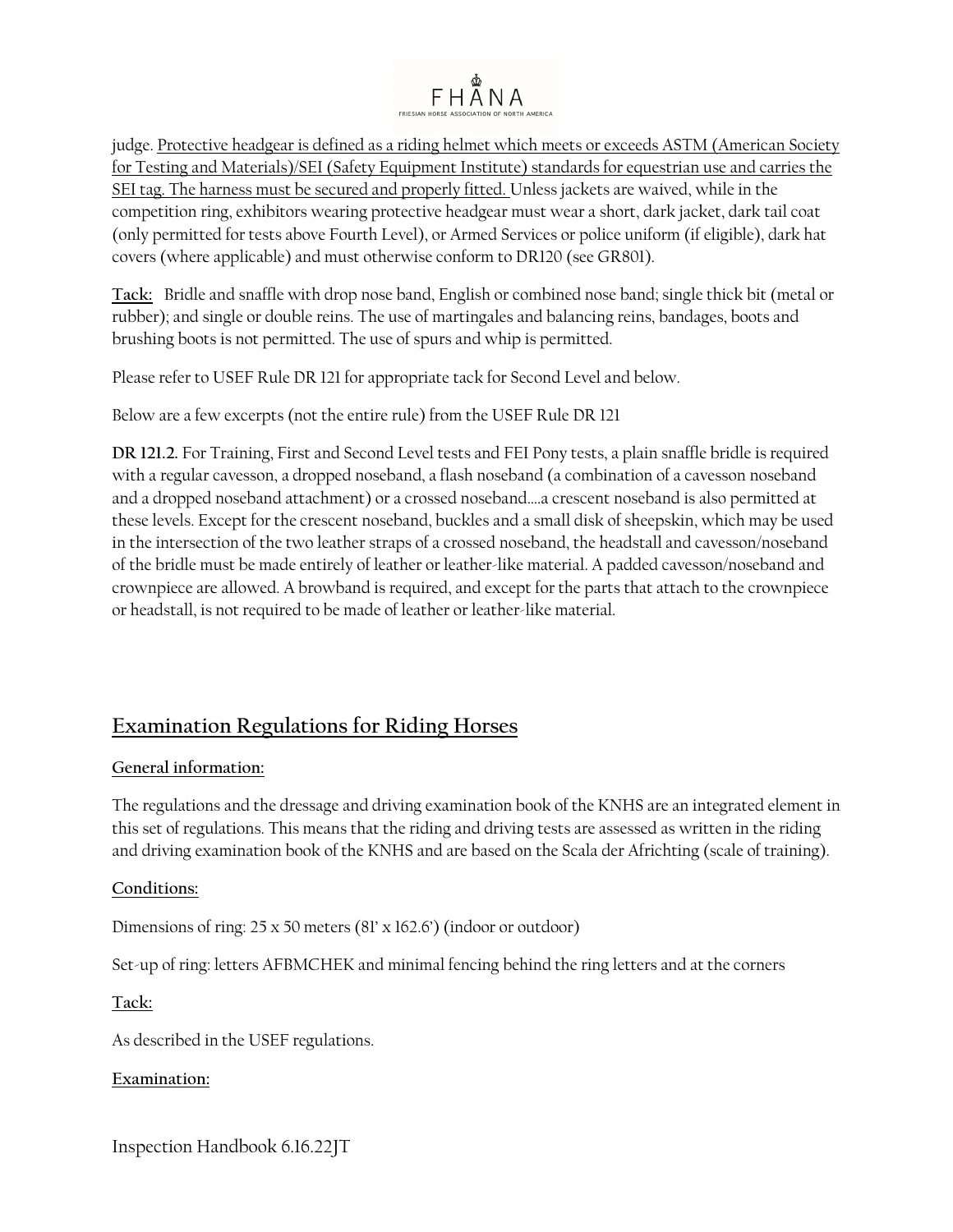

All elements in the examination are to be administered all at once. This test forms the basis for the assessment of suitability as dressage horse.

**Assessment:** 

a. walk

b. trot

c. canter

d. carriage & balance

e. agility

f. transitions

g. impulsion

#### IBOP RIDING TEST

| Walk      | $\overline{\phantom{0}}$<br>1 rot                       | Janter        | Carriage<br>Balance<br>δτ        | Agility | $\overline{\phantom{a}}$<br>l ransitions | Impulsion  | $\overline{\phantom{0}}$<br>otal |
|-----------|---------------------------------------------------------|---------------|----------------------------------|---------|------------------------------------------|------------|----------------------------------|
| : ד<br>∠∆ | $\overline{\phantom{1}}$<br>$1 - 7$<br>$\angle \Lambda$ | $7 - 7$<br>∠∆ | ∽<br>$1 - 7$<br>$\angle \Lambda$ | ĪХ      | l – –<br>TΩ                              | l xz<br>TΩ |                                  |

Total: 110 points

# **Examination Regulations for Driving Horses**

**Conditions:** 

Dimensions of ring: 25 x 50 meters (81' x 162.6') (indoor or outdoor)

Set-up of ring: letters AFBMCHEK and minimal fencing behind the ring letters and at the corners

**Tack:**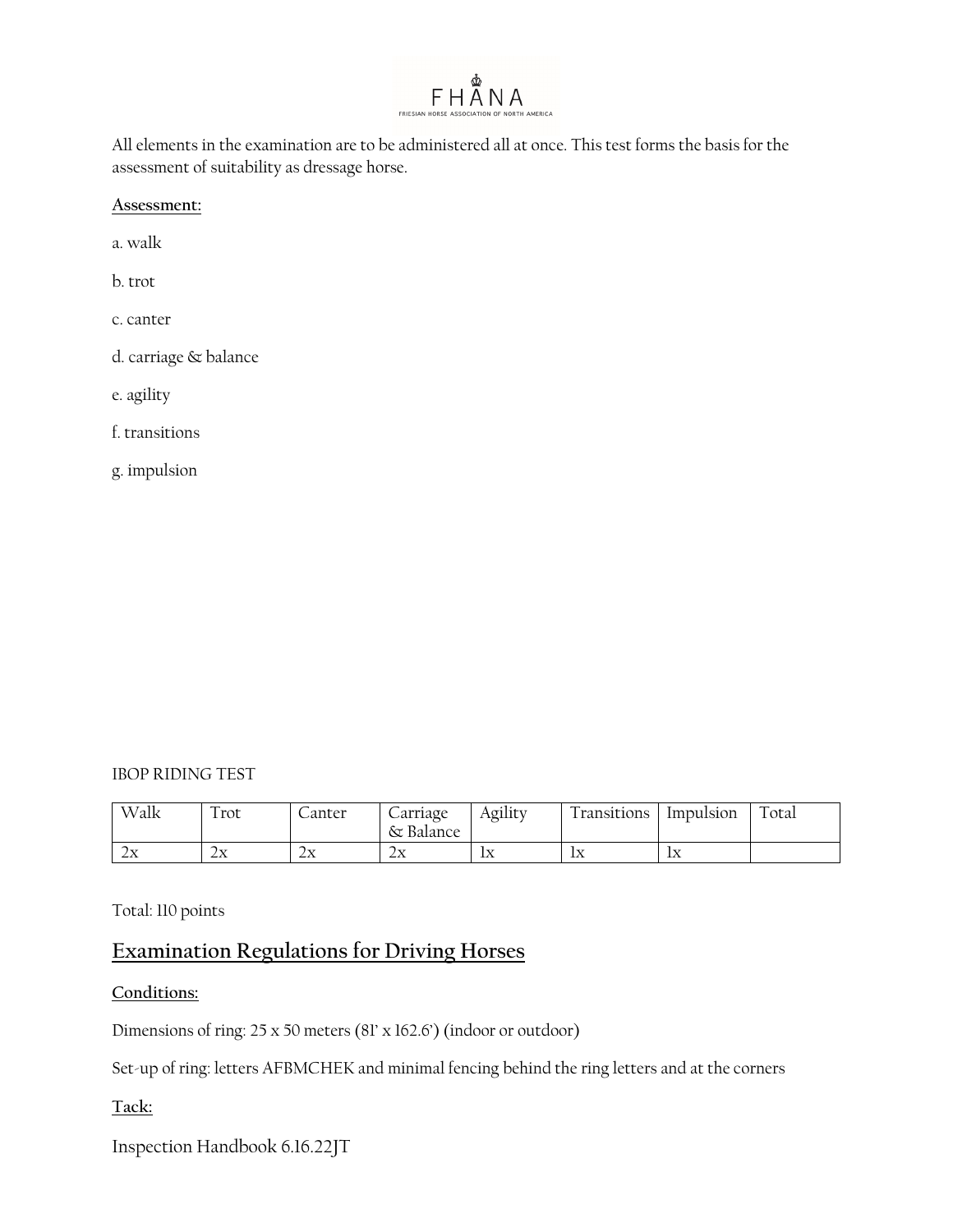

The horse should have a well-fitted breast collar harness suitable to the vehicle being used. A bridle with blinkers, noseband, and throatlatch is required and should be equipped with a traditional driving bit such as a liverpool or butterfly bit. The use of an overcheck, bearing rein, or sidechecks is NOT allowed.

# **Carriage:**

The carriage must have four wheels. While a lightweight vehicle with pneumatic tires is preferred and thought to show the horse at its best advantage, this is not required. Any suitably sized four-wheel vehicle may be used.

### **Examination:**

All elements in the examination are to be administered all at once. This test forms the basis for the assessment of suitability as a driving horse.

#### **Assessment:**

a. walk

b. trot

c. canter

d. carriage & balance

e. agility

f. transitions

g. impulsion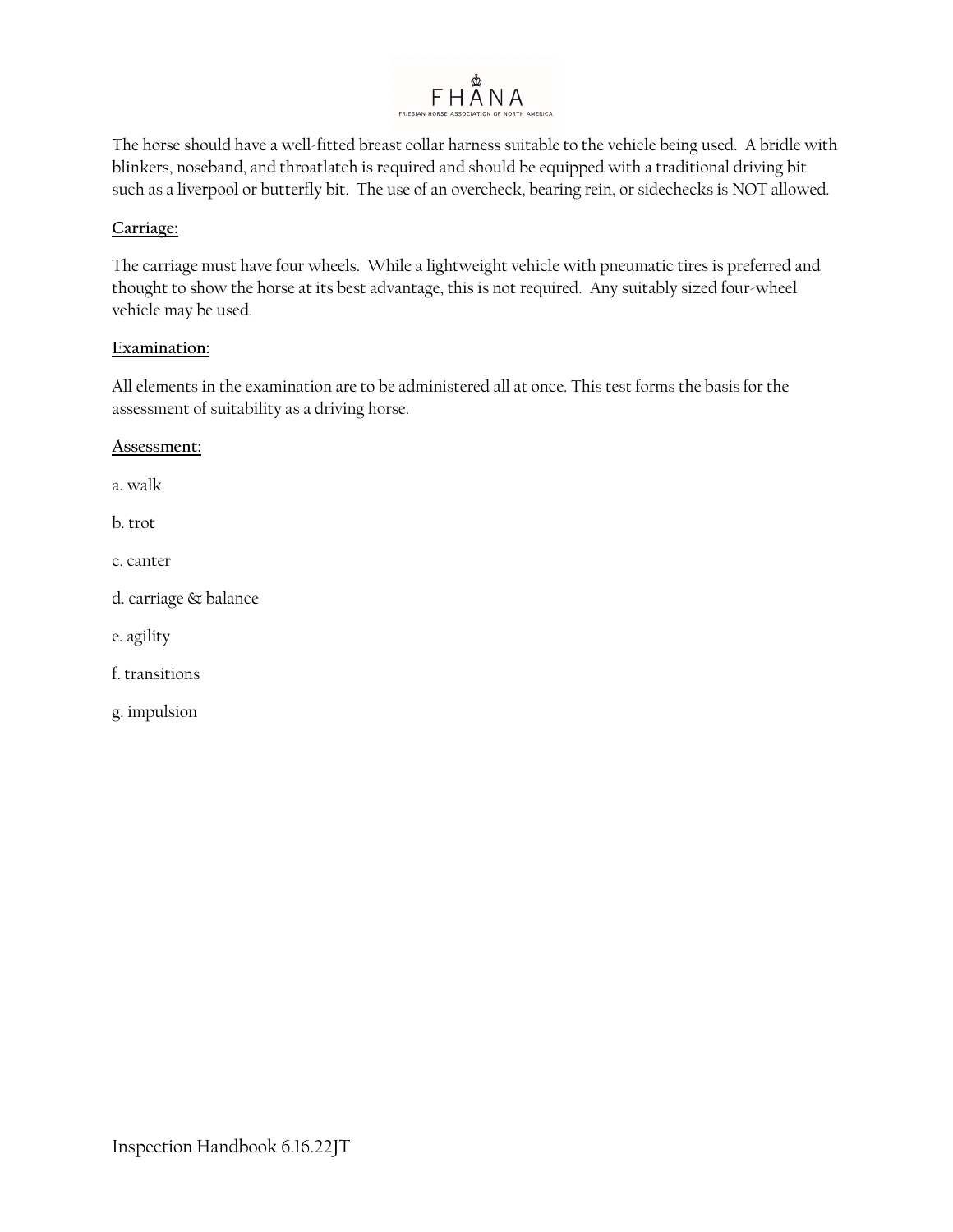

#### IBOP Driving Test

| Walt      | 1 rot          | Lanter     | arriage -<br>δτ<br>Balance | Agility                                      | l ransitions | Impulsion | $\sim$<br>otal |
|-----------|----------------|------------|----------------------------|----------------------------------------------|--------------|-----------|----------------|
| . .<br>∠△ | ⌒<br>:די<br>∠∆ | יד ו<br>∠∆ | יד נ<br>∠∆                 | $\mathbf{I}$<br>$\mathbf{L}\mathbf{\Lambda}$ | יד ו<br>TΩ   | $-$<br>TΩ |                |

#### Total: 110 points

# **Examination Regulation for Show Driving Horses**

#### **Conditions:**

Dimensions of ring: at least 25 x 50 meters (81' x 162.5') (indoor or outdoor)

Set-up of ring: letters AFBMCHEK and minimal fencing behind the ring letters and at the corners

#### **Tack:**

The horse should have a well-fitted breast collar harness suitable to the vehicle being used. A bridle with blinkers, noseband, and throatlatch is required and should be equipped with a traditional driving bit such as a liverpool or butterfly bit. The use of an overcheck, bearing rein, or sidecheck is NOT allowed.

#### **Carriage:**

The vehicle must have four wheels. While a lightweight vehicle with pneumatic wheels is preferred and thought to show the horse at its best advantage, this is not required. Any suitably sized four wheeled vehicles may be used.

#### **Examination:**

All elements in the examination are to be administered all at once. The test consists of two parts: a basic test and a show test.

#### **Assessment of the show test:**

a. walk

b. trot (use of forelegs, use of hind legs, moment of suspension)

- c. carriage & balance
- d. front
- e. agility
- f. transitions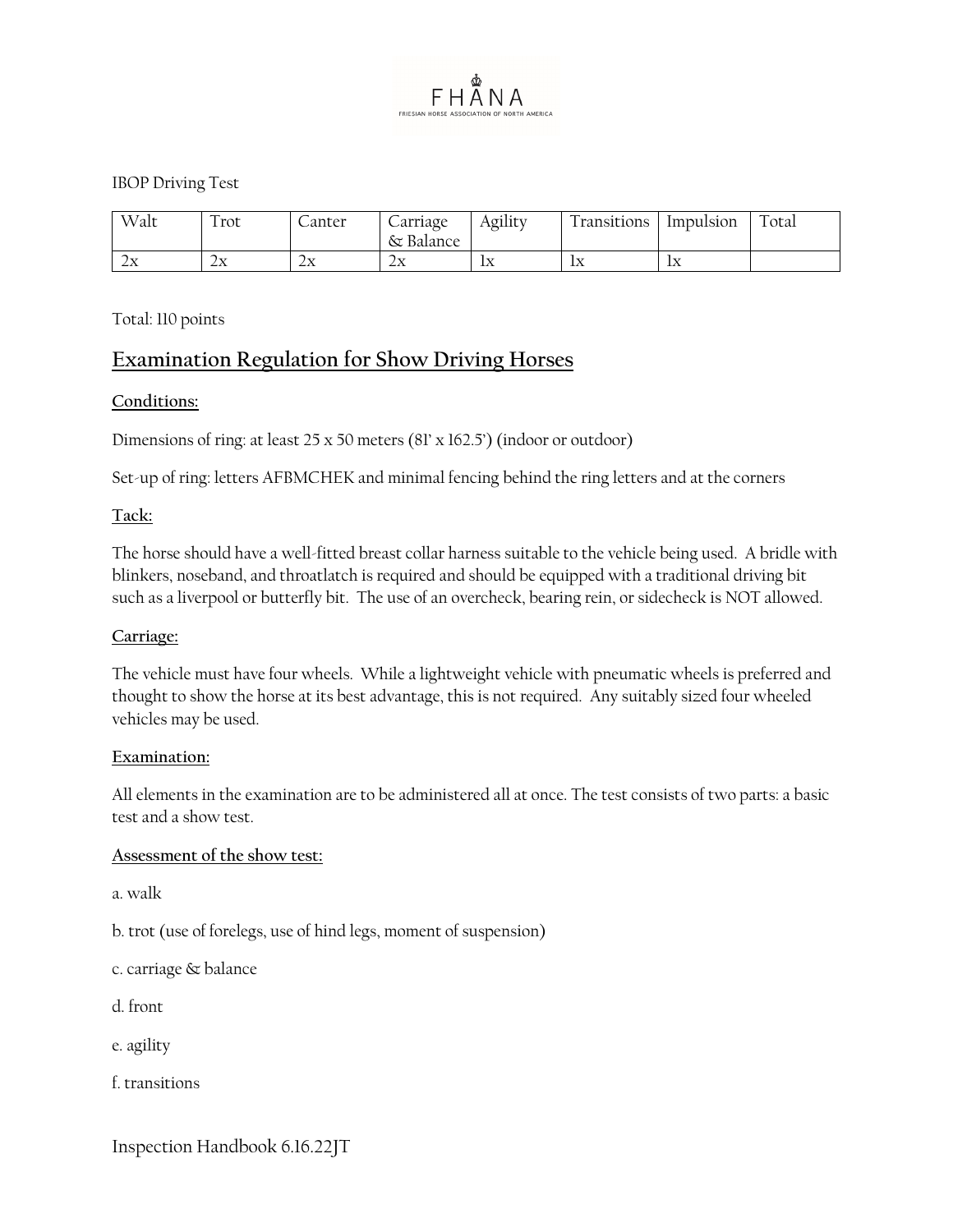

# g. impulsion  $\&$  disposition

| Walk  |          | Trot   |            | Carriage | Front | Agility | Impulsion | Total |
|-------|----------|--------|------------|----------|-------|---------|-----------|-------|
|       |          |        |            | $\infty$ |       |         |           |       |
|       |          |        |            | Balance  |       |         |           |       |
|       | Use of   | Use of | Moment of  |          |       |         |           |       |
|       | Forelegs | Hind   | Suspension |          |       |         |           |       |
|       |          | Legs   |            |          |       |         |           |       |
| $l$ x | 2x       | 2х     | lх         | 2x       | 1x    | lх      | lx        |       |

Total: 110 points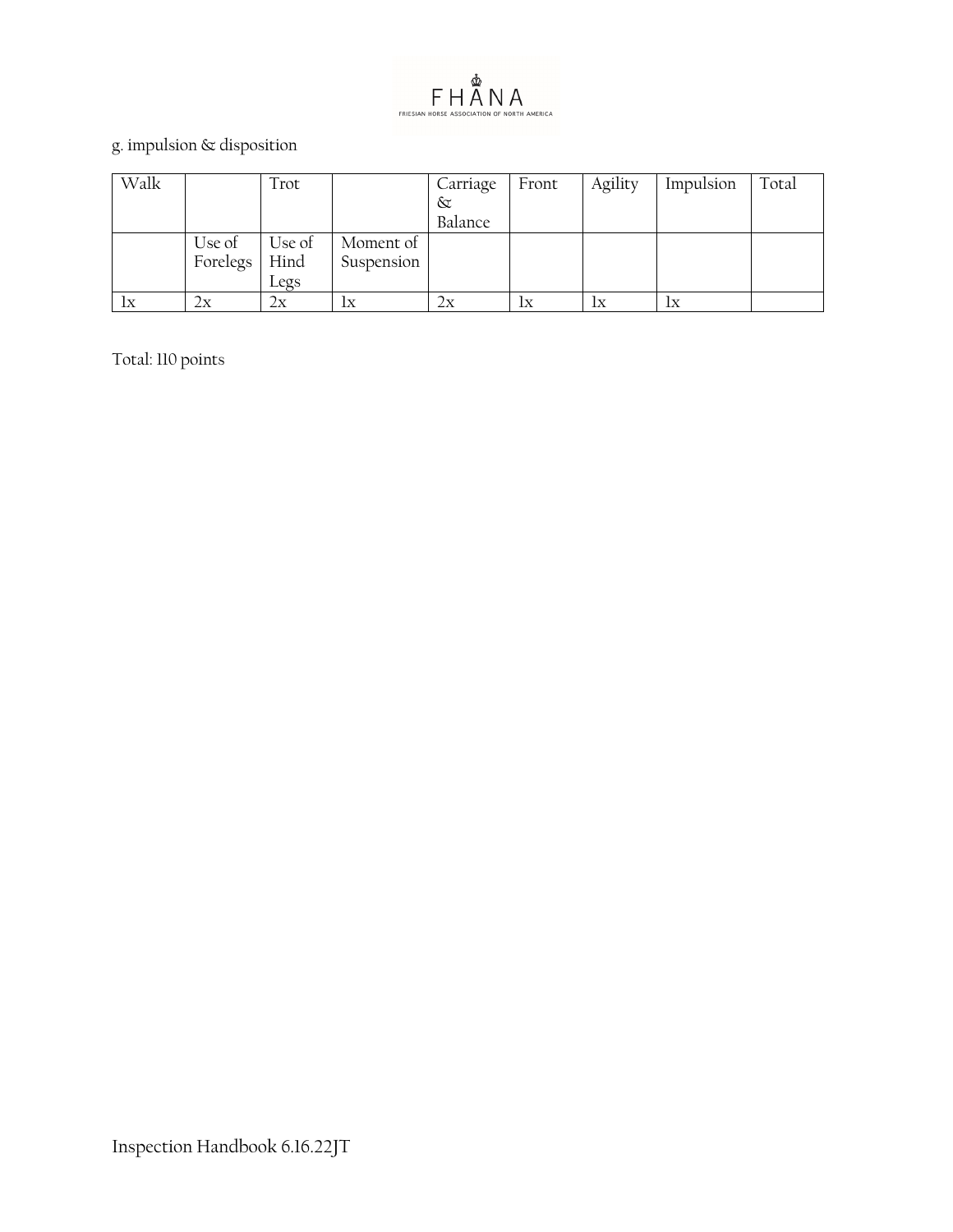

# **Appendix A**

# **Attaching the Bridle Number**



1. Place Bridle Number stem through browband loop, with numbers facing in.



2. fold metal stem UP towards the horses ears.



3. Fold the tag down, so that the numbers are facing out. you now have a locked tag.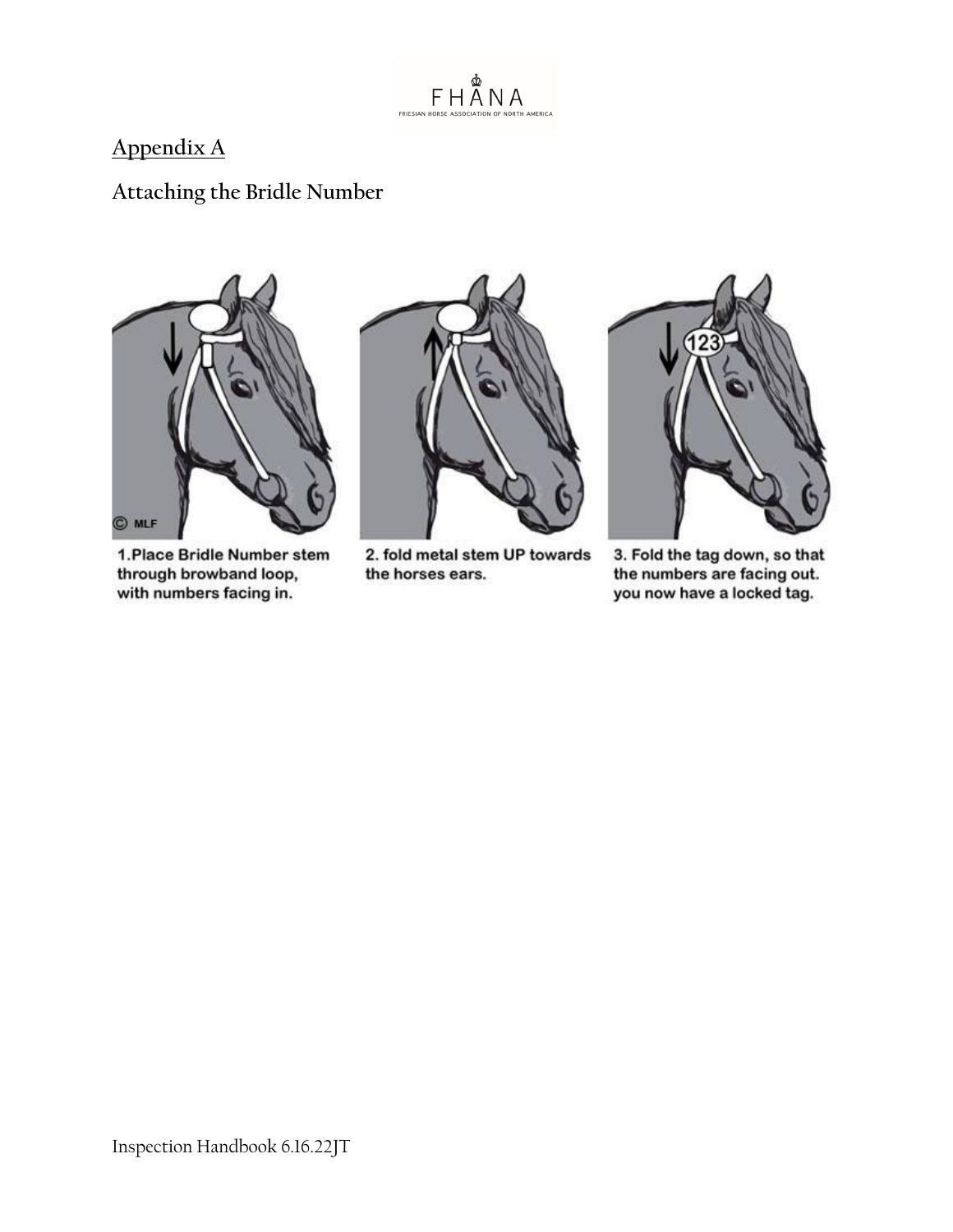

# **The Triangle**



# **Appendix B**

# **Fees and Categories**

# **Foal Book**

| Category 1: Colts for Foal Book           | Included in registration fee |
|-------------------------------------------|------------------------------|
| Category 2: Fillies for Foal Book         | Included in registration fee |
| Category 3: Yearling Mares for Premium    | \$135                        |
| Category 4: 2-Year-Old Mares for Premium  | \$135                        |
| Category 15: Yearling Colts for Premium   | \$135                        |
| Category 16: 2-Year-Old Colts for Premium | \$135                        |
|                                           |                              |

# **Studbook Mares**

| Category 5: 4+ Year Old Mares for Studbook       | \$135 |
|--------------------------------------------------|-------|
| Category 6: 3-Year-Old Mares for Studbook & Ster | \$135 |
| Inspection Handbook 6.16.22JT                    |       |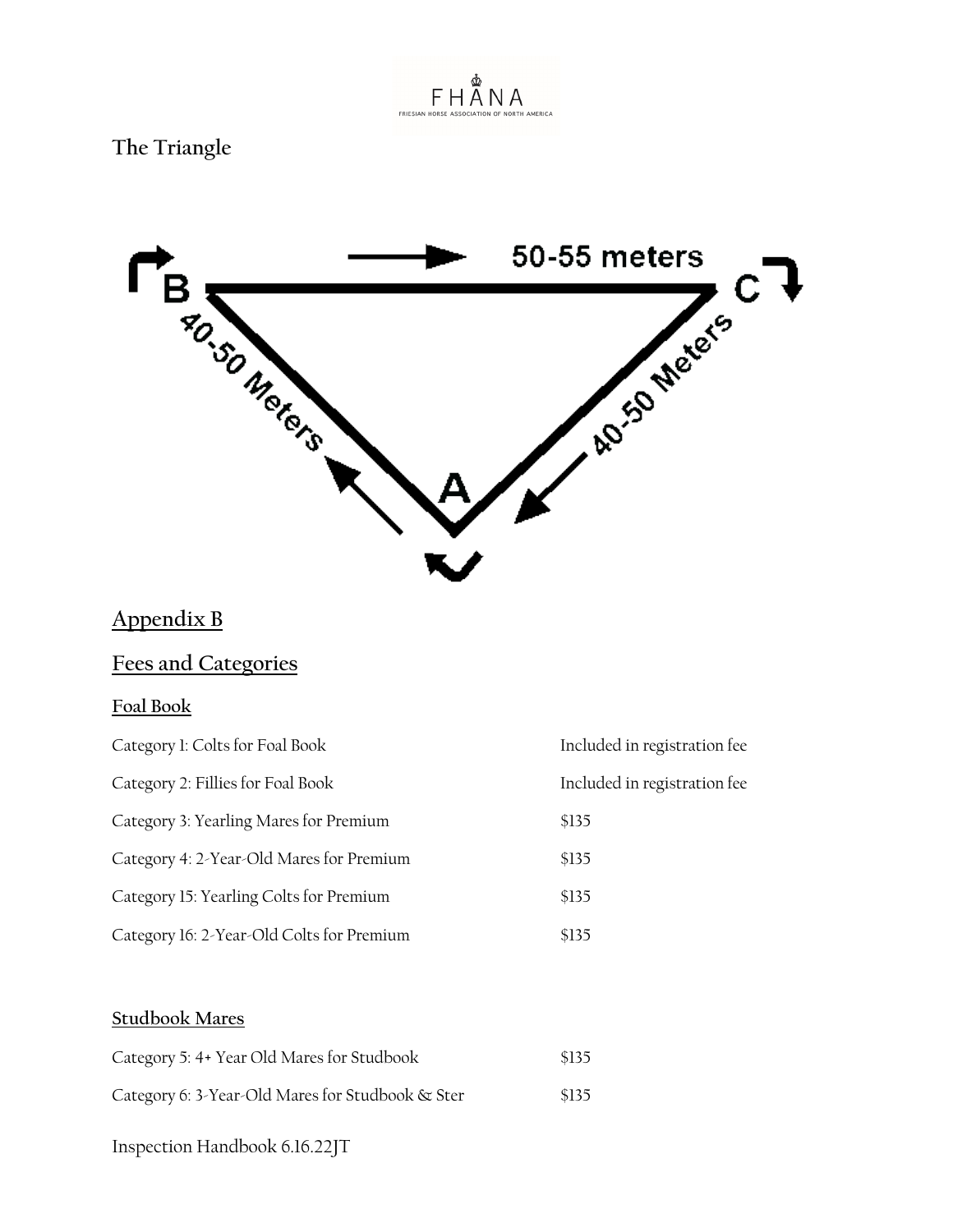#### FHÅNA MERICA FRIESIAN HORSE

| Category 7: STB Mares Repeat for Ster         | \$135 |
|-----------------------------------------------|-------|
| Category 8: Premium judging of Ster Mares 4-6 | \$135 |
| Category 9: Premium Judging for Ster Mare 7+  | \$135 |
| Category 10: Premium Judging of Crown Mares   | \$135 |
| Category II: Premium Judging of Model Mares   | \$135 |

# **Geldings**

| Category 12: 3+ Year Old Gelding for Gelding     |       |
|--------------------------------------------------|-------|
| Studbook & Ster                                  | \$135 |
| Category 13: Gelding Repeat Inspection for Ster  | \$135 |
| Category 14: Premium Judging for Ster Gelding 4+ | \$135 |

# **Stallions**

| Category 17: 3+ Year Old Stallions for Studbook & Ster | \$135 |
|--------------------------------------------------------|-------|
| Category 18: Approved Studbook Stallions (Mandatory)   | \$100 |
| Performance Test                                       |       |
| Category 20: IBOP Riding or Driving                    | \$135 |
| (Please specify A= Riding or B=Driving)                |       |
|                                                        |       |

# **Predicate Fees (To be paid after predicate awarded and before new papers are issued)**

| Ster             | \$100 |
|------------------|-------|
| Crown            | \$100 |
| Model            | \$100 |
| Preferent Status | \$100 |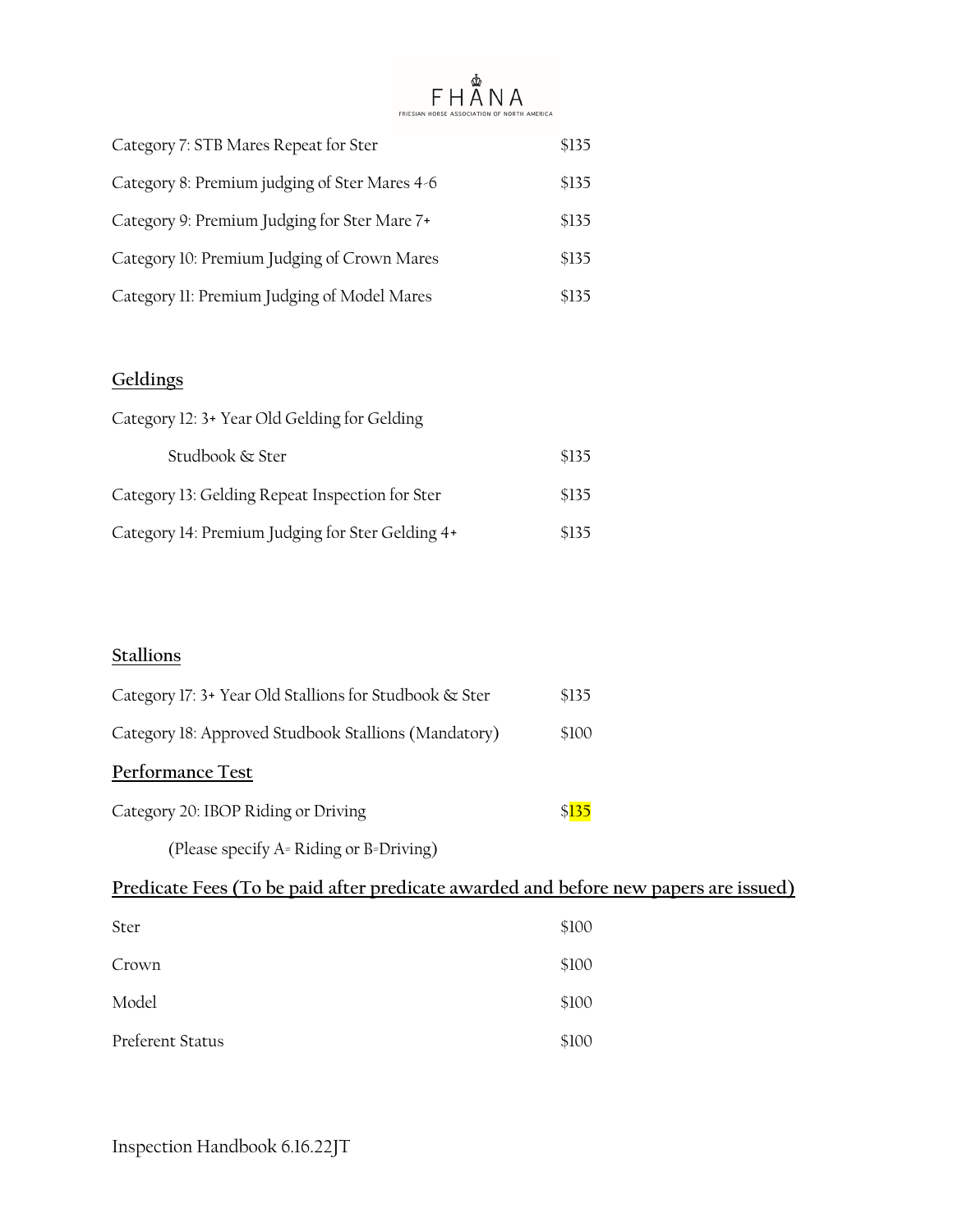

# **Miscellaneous**

Change of Venue \$25

Late Fee

Please contact FHANA for the respective Late Fees

Additional Information

-Deadline for entry: Please contact FHANA for the deadlines for entry for the various circuits and IBOPS

-Judges will select mares for Crown and Model along with stallions for Central Proving out of the existing classes. Fees for Ster, Crown, Model, and Central Proving will be paid before papers are issued.

-All foals must be at least 6 weeks of age at the time of inspection

-Owners of horses to be inspected MUST be a FHANA Full or Business Member for the 2022 membership year. Entries will not be processed until memberships are current.

-All cancellations will be assessed an office fee of \$75 **per horse**. The remainder of fees will be considered for refund with appropriate medical documents from vet or M.D. \*\* Cancellations are allowed only in cases of sickness of horse and/or horse owner, with medical documentation from doctor or veterinarian. All other situations will be considered on a case by case basis.\*\*

-Sites may impose additional fees for stabling, bedding and site rental. Please check with site host for any fees not included in this list.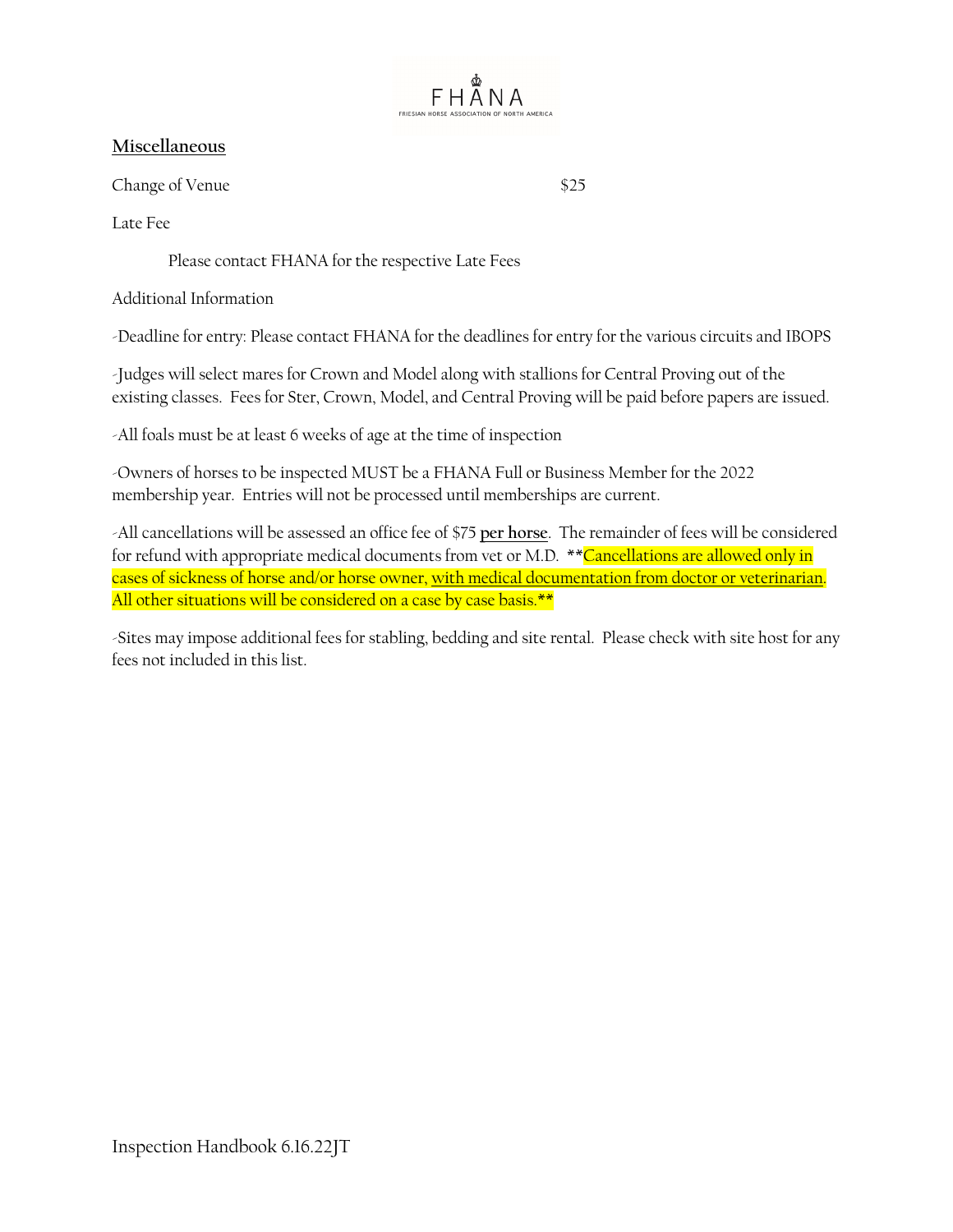

# **Appendix C**

# **Explanation of Linear Score Sheet**

# **The Linear Scoring Form**

The judges will complete a linear score form on each adult horse the first time it is judged. The linear scoring form provides detailed information about the conformation of a horse. The form is made up of two parts: the upper bar-graph column and the lower bar-graph column. The information in the upper and lower bar graph columns is an important tool for selecting a stallion.

# **The upper bar-graph column**

The upper bar-graph column gives a description of 27 conformation characteristics. The choice in favor of these characteristics is based on the relationship of these characteristics with the breeding objective characteristics for racial type: endurance and aptitude for sport. The characteristics are scored in 9 categories using scores of 5 through 45. The scoring is strictly about the making of an observation in which the highest score is not always the most desirable. The scoring form indicates by means of gray shading what the most desirable score is for each characteristic. This can then be used as a benchmark to see how well the horse compares to the breeding objective for each element.

# **The lower bar-graph column**

In the lower bar-graph column, an assessment is given for 5 main characteristics using scores from 3 to 9. In a certain sense, this assessment is an interpretation of the scores received in the upper bargraph column. Needless to say, the assessment also considers supplementary relevant elements. There is a general relationship between the lower bar-graph column and the awarding of premiums:

# **Average score premium**

- **< 6 not included in studbook**
- **~ 6 included, no premium**
- **~ 6 7 included, third premium**
- **~ 7 included, star, second premium**
- **> 7.5 included, star, first premium**

Please note: For purposes of awarding premiums, the characteristics of racial type, walk and trot count heaviest. Furthermore, a horse that receives a score of 4 or less for one or more characteristics will not be registered in the studbook, and a horse receiving an unsatisfactory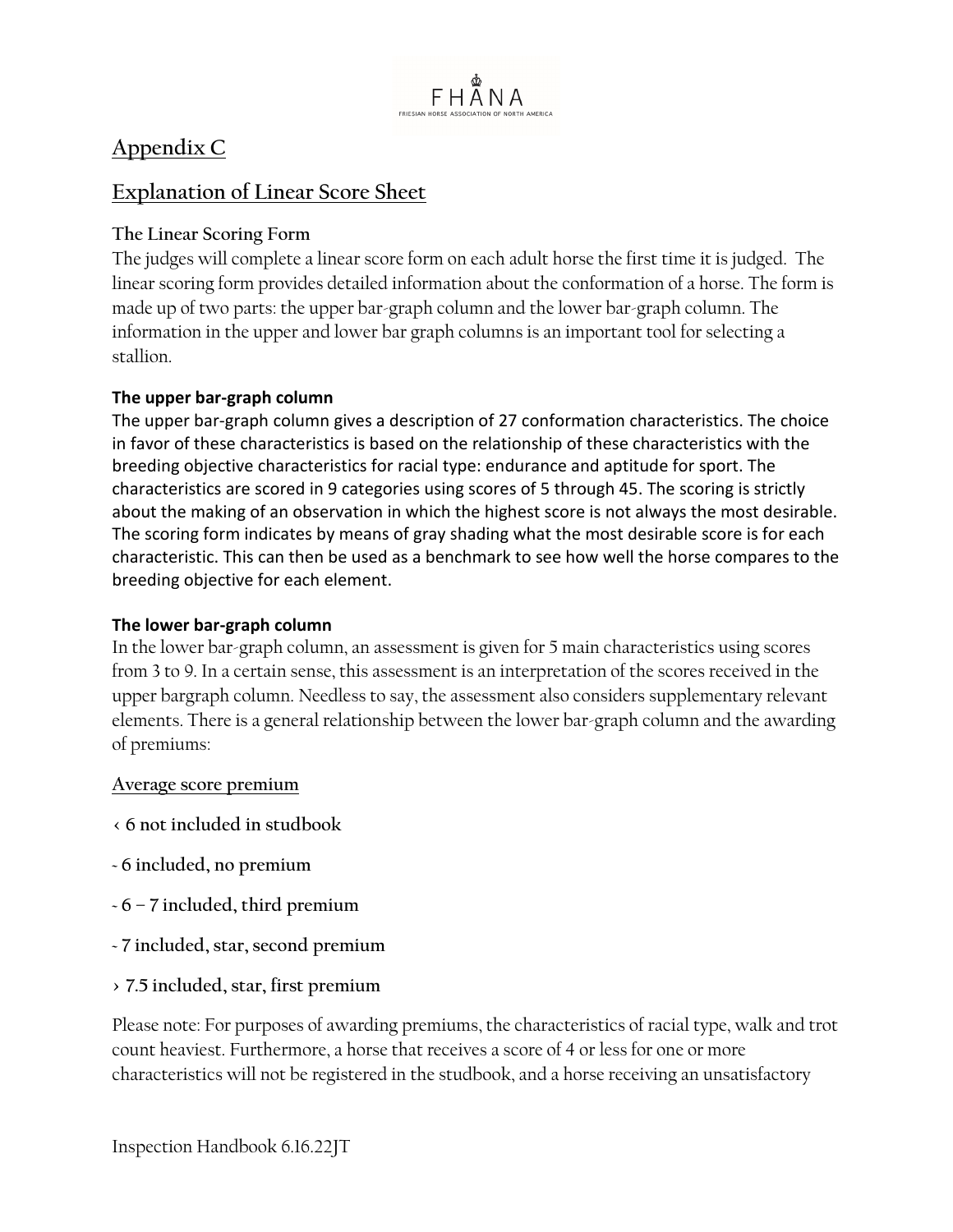

score (5 or less) for one or more characteristics in the lower bar-graph column cannot be entered in the star register.

# **Appendix D**

# **Inspection Awards**

#### **Champions and Reserve Champions**

Ribbons-A new ribbon has been established in 2015. It is a navy-blue ribbon and is to be handed out to horses in categories 8-10 and 14 that do not receive a 1st premie.

Champion and Reserve Champion Ribbons: There could be 6 champions/reserve champions awarded. \* Only foals/horses with a 2nd premie or higher are eligible for champion or reserve champion in each category.

- 1. Champion/Reserve Champion colts (category 1)
- 2. Champion/Reserve Champion fillies (category 2)
- 3. Champion Youth mares (Categories 3-4)
- 4. Champion Youth colts/stallions (Categories 15-16)
- 5. Champion/Reserve Champion mares (categories 5-6-7-8-9-10-11)
- 6. Champion/Reserve Champion geldings (categories 12-13-14)

Stallions 3 yrs. and older are not to be considered for Champion rounds.

Champion and Reserve Champion of the Day: Horses from categories 3, 4, 5, 6, 7, 8, 9, 10,11, 12, 13, and 14 and that have earned a 2nd premium or higher are eligible for the champion and reserve champion of the day.

IBOP Cup **(Iron Spring Farm Riding & Dream Gait Friesian Driving)** There will be a champion and Reserve Champion Ribbon for both Ridden and Driven IBOPS. Only those horses that have a qualifying score of 77 or higher be considered for the Champion or Reserve Champion

### **Vanderploeg North American Breeders Award**

To be awarded to the best 3 or 4-year-old mare judged in each year's North American keuring cycle.

**Eligibility**: Mares must have been born in North American and be presented for their initial adult inspection in the current year to be automatically entered for this special award.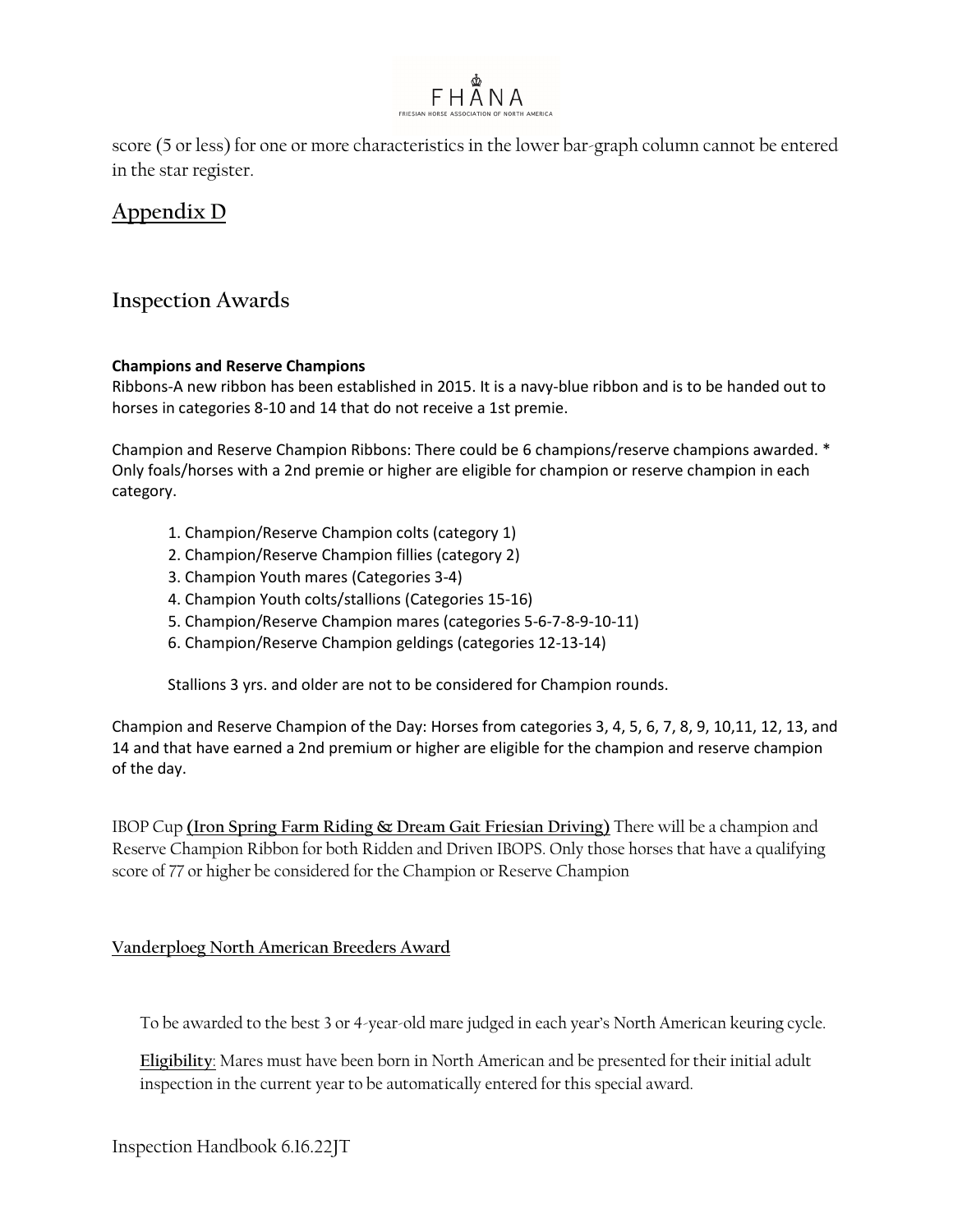

Mares must be 3 or 4 years old at the time of their initial inspection.

The breeder identified on the horse's registration certificate must be a current FHANA member in good standing and reside in North America.

Eligible mares must have been sired by a stallion approved for breeding by the KFPS at the time of conception and must be out of mares registered in the main Studbook.

**Criteria**: Upon receipt of the official results by the FHANA office of all inspections each year, the Championship title will be awarded to the highest placing mare out of all eligible mares judged each year.

For example, if there is only one mare named as Provisional Crown, that mare will be declared the Champion.

In the event that more than one mare is named Crown/Provisional Crown, FHANA will make the decision by comparing the mares' linear scores for the 25 characteristics evaluated.

The winner will be the mare with the most scores falling in the desirable (shaded) range.

In the event of a tie, the KFPS judges /inspectors who judged in North America that same year will confer and determine which mare was the best.

If there are no mares named as Crown/Provisional Crown in any year, the winner will be chosen from the eligible mares awarded a First Premium, and so on.

**Prizes:** (1) The champion will receive a cash prize of \$500.00 and the Reserve Champion will receive \$250.00, payable to the breeder of record on the mare's registration certificate. However, if the mare has been sold prior to the inspection and that transfer duly recorded prior to the inspection, the cash prize will be divided between the breeder and owner of record

(2) The breeder of the winning mare will receive a special individual award

(3) A perpetual trophy will be maintained in the FHANA office bearing the name of the winning horse and her breeder for each year.